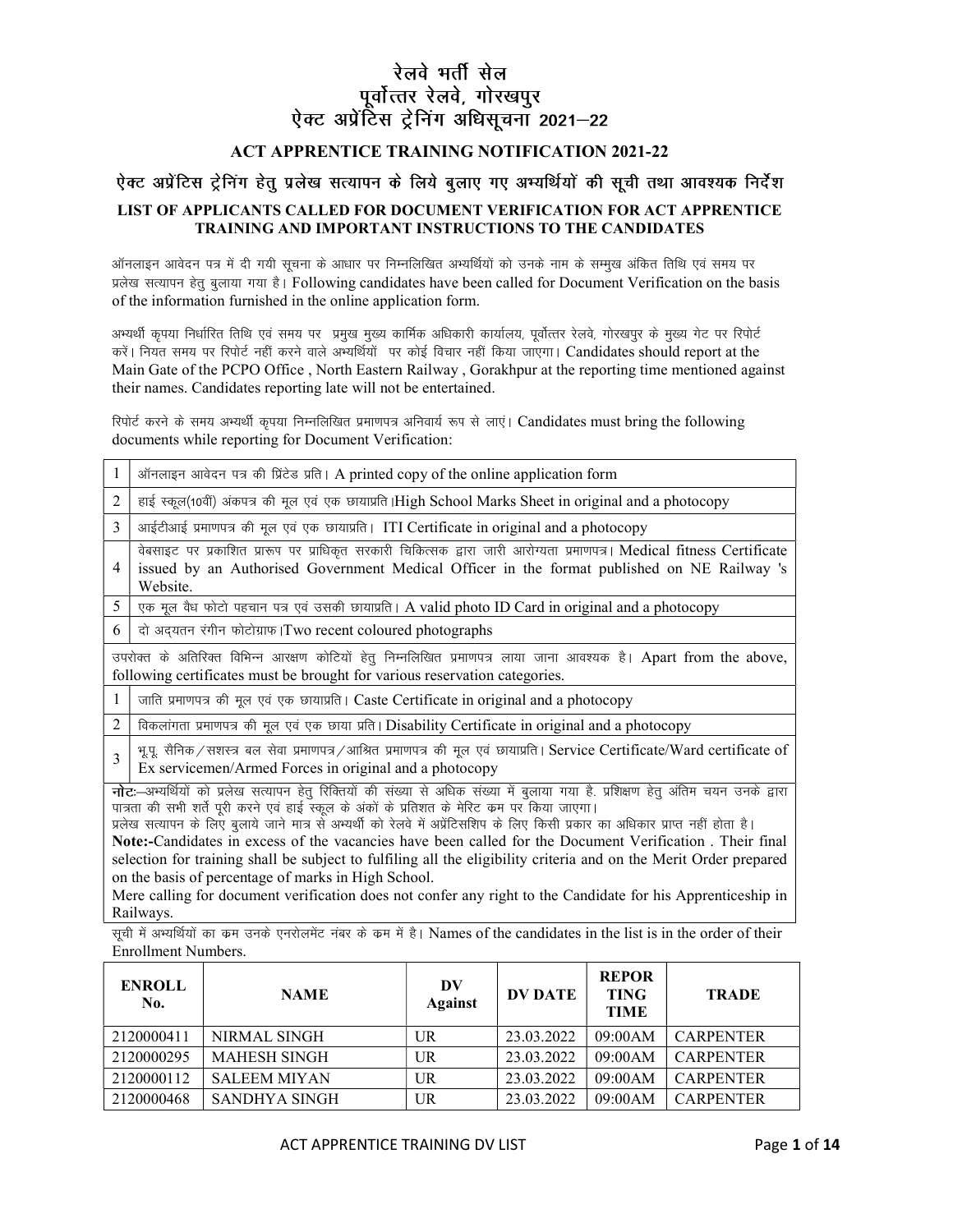| 2120000205 | RAJAT SHARMA                           | <b>UR</b>                         | 23.03.2022            | 09:00AM | <b>CARPENTER</b>   |
|------------|----------------------------------------|-----------------------------------|-----------------------|---------|--------------------|
| 2120000186 | <b>DEEPAK KUMAR</b>                    | <b>UR</b>                         | 23.03.2022            | 09:00AM | <b>CARPENTER</b>   |
| 2120000529 | <b>SUSHIL CHAUHAN</b>                  | <b>UR</b>                         | 23.03.2022            | 09:00AM | <b>CARPENTER</b>   |
| 2120000427 | <b>DEEPENDRA</b>                       | <b>UR</b>                         | 23.03.2022            | 09:00AM | <b>CARPENTER</b>   |
| 2120000354 | <b>RAVI KUMAR</b>                      | UR                                | 23.03.2022            | 09:00AM | <b>CARPENTER</b>   |
| 2120000602 | <b>ASLAM ALI</b>                       | <b>UR</b>                         | 23.03.2022            | 09:00AM | <b>CARPENTER</b>   |
| 2120000046 | <b>MUSHAHID BEG</b>                    | <b>UR</b>                         | 23.03.2022            | 09:00AM | <b>CARPENTER</b>   |
| 2120000599 | <b>NOOR MOHD</b>                       | <b>UR</b>                         | 23.03.2022            | 09:00AM | <b>CARPENTER</b>   |
| 2120000515 | KUMARI AAKANCHHA                       | <b>UR</b>                         | 23.03.2022            | 09:00AM | <b>CARPENTER</b>   |
| 2120000056 | <b>SANDEEP KUMAR</b>                   | <b>UR</b>                         | 23.03.2022            | 09:00AM | <b>CARPENTER</b>   |
| 2120000421 | <b>SAURABH VERMA</b>                   | <b>UR</b>                         | 23.03.2022            | 09:00AM | <b>CARPENTER</b>   |
| 2120000177 | <b>MAHIPAL</b>                         | <b>UR</b>                         | 23.03.2022            | 09:00AM | <b>CARPENTER</b>   |
| 2120000528 | DEEPIKA KUMARI                         | <b>UR</b>                         | 23.03.2022            | 09:00AM | <b>CARPENTER</b>   |
| 2120000630 | <b>BABU RAM GOND</b>                   | <b>UR</b>                         | 23.03.2022            | 09:00AM | <b>CARPENTER</b>   |
| 2120000098 | NITESH SHARMA                          | <b>UR</b>                         | 23.03.2022            | 09:00AM | <b>CARPENTER</b>   |
| 2120000519 | SHALINI CHAUDHARI                      | <b>UR</b>                         | 23.03.2022            | 09:00AM | <b>CARPENTER</b>   |
| 2120000300 | <b>SHIV KUMAR RAJPOOT</b>              | <b>UR</b>                         | 23.03.2022            | 09:00AM | <b>CARPENTER</b>   |
| 2120000638 | RAHUL RAJ BIND                         | <b>UR</b>                         | 23.03.2022            | 09:00AM | <b>CARPENTER</b>   |
| 2120000253 | <b>SOHAN LAL</b>                       | <b>UR</b>                         | 23.03.2022            | 09:00AM | <b>ELECTRICIAN</b> |
| 2120000497 | <b>HAREE OM</b>                        | <b>UR</b>                         | 23.03.2022            | 09:00AM | <b>ELECTRICIAN</b> |
| 2120000216 | PRAMENDRA KUMAR                        | UR                                | 23.03.2022            | 09:00AM | <b>ELECTRICIAN</b> |
| 2120000322 | <b>SUNEEL SINGH</b>                    | <b>UR</b>                         | 23.03.2022            | 09:00AM | <b>ELECTRICIAN</b> |
| 2120000248 | <b>SAHIL KUMAR</b>                     | <b>UR</b>                         | 23.03.2022            | 09:00AM | <b>ELECTRICIAN</b> |
| 2120000534 | AMAR NATH PRAJAPATI                    | <b>UR</b>                         | 23.03.2022            | 09:00AM | <b>ELECTRICIAN</b> |
| 2120000304 | DEEPAK SHARMA                          | <b>UR</b>                         | 23.03.2022            | 09:00AM | <b>ELECTRICIAN</b> |
| 2120000568 | SHUBHAM RAJPOOT                        | <b>UR</b>                         | 23.03.2022            | 09:00AM | <b>ELECTRICIAN</b> |
| 2120000579 | <b>SURYA PRAKASH</b><br><b>GANGWAR</b> | <b>UR</b>                         | 23.03.2022            | 09:00AM | <b>ELECTRICIAN</b> |
| 2120000331 | KM HARSHITA                            | <b>UR</b>                         | 23.03.2022            | 09:00AM | <b>ELECTRICIAN</b> |
| 2120000236 | SATYENDRA KUMAR                        | <b>UR</b>                         | 23.03.2022            | 09:00AM | <b>ELECTRICIAN</b> |
| 2120000310 | <b>RAMMILAN</b>                        | <b>UR</b>                         | 23.03.2022            | 09:00AM | <b>ELECTRICIAN</b> |
| 2120000613 | <b>ASHOK KUMAR</b>                     | <b>UR</b>                         | 23.03.2022            | 09:00AM | <b>ELECTRICIAN</b> |
| 2120000176 | RUPESH KUMAR                           | $\ensuremath{\mathsf{UR}}\xspace$ | 23.03.2022            | 09:00AM | <b>ELECTRICIAN</b> |
| 2120000120 | <b>RANJAY GUPTA</b>                    | UR                                | $23.03.2022$ 09:00 AM |         | <b>ELECTRICIAN</b> |
| 2120000583 | <b>MANIKANT SINGH</b>                  | Ex-SM                             | 23.03.2022            | 09:00AM | <b>ELECTRICIAN</b> |
| 2120000162 | ANAND KUMAR NISHAD                     | <b>UR</b>                         | 23.03.2022            | 09:00AM | <b>ELECTRICIAN</b> |
| 2120000255 | <b>VISHAL YADAV</b>                    | <b>UR</b>                         | 23.03.2022            | 09:00AM | <b>ELECTRICIAN</b> |
| 2120000313 | <b>DINESH YADAV</b>                    | <b>UR</b>                         | 23.03.2022            | 09:00AM | <b>ELECTRICIAN</b> |
| 2120000582 | <b>VIJAY KUMAR SAHU</b>                | <b>UR</b>                         | 23.03.2022            | 09:00AM | <b>ELECTRICIAN</b> |
| 2120000247 | <b>ANUJ YADAV</b>                      | <b>UR</b>                         | 23.03.2022            | 09:00AM | <b>ELECTRICIAN</b> |
| 2120000558 | <b>GAJENDRA PAL</b>                    | <b>UR</b>                         | 23.03.2022            | 09:00AM | <b>ELECTRICIAN</b> |
| 2120000404 | <b>BANDANA CHAUHAN</b>                 | <b>UR</b>                         | 23.03.2022            | 09:00AM | <b>ELECTRICIAN</b> |
| 2120000401 | <b>RAM ASHISH YADAV</b>                | <b>UR</b>                         | 23.03.2022            | 09:00AM | <b>ELECTRICIAN</b> |
| 2120000551 | PRADEEP KUMAR<br><b>MAURYA</b>         | <b>UR</b>                         | 23.03.2022            | 09:00AM | <b>ELECTRICIAN</b> |
| 2120000001 | YOGESH KUMAR                           | <b>UR</b>                         | 23.03.2022            | 09:00AM | <b>ELECTRICIAN</b> |
| 2120000197 | <b>MUKESH PASWAN</b>                   | $\ensuremath{\mathsf{UR}}\xspace$ | 23.03.2022            | 09:00AM | <b>ELECTRICIAN</b> |
| 2120000221 | <b>PARDEEP</b>                         | <b>UR</b>                         | 23.03.2022            | 09:00AM | <b>ELECTRICIAN</b> |
| 2120000070 | <b>HARIOM KUMAR</b>                    | <b>UR</b>                         | 23.03.2022            | 09:00AM | <b>ELECTRICIAN</b> |
| 2120000012 | DEEPAK GAUTAM                          | <b>UR</b>                         | 23.03.2022            | 09:00AM | <b>ELECTRICIAN</b> |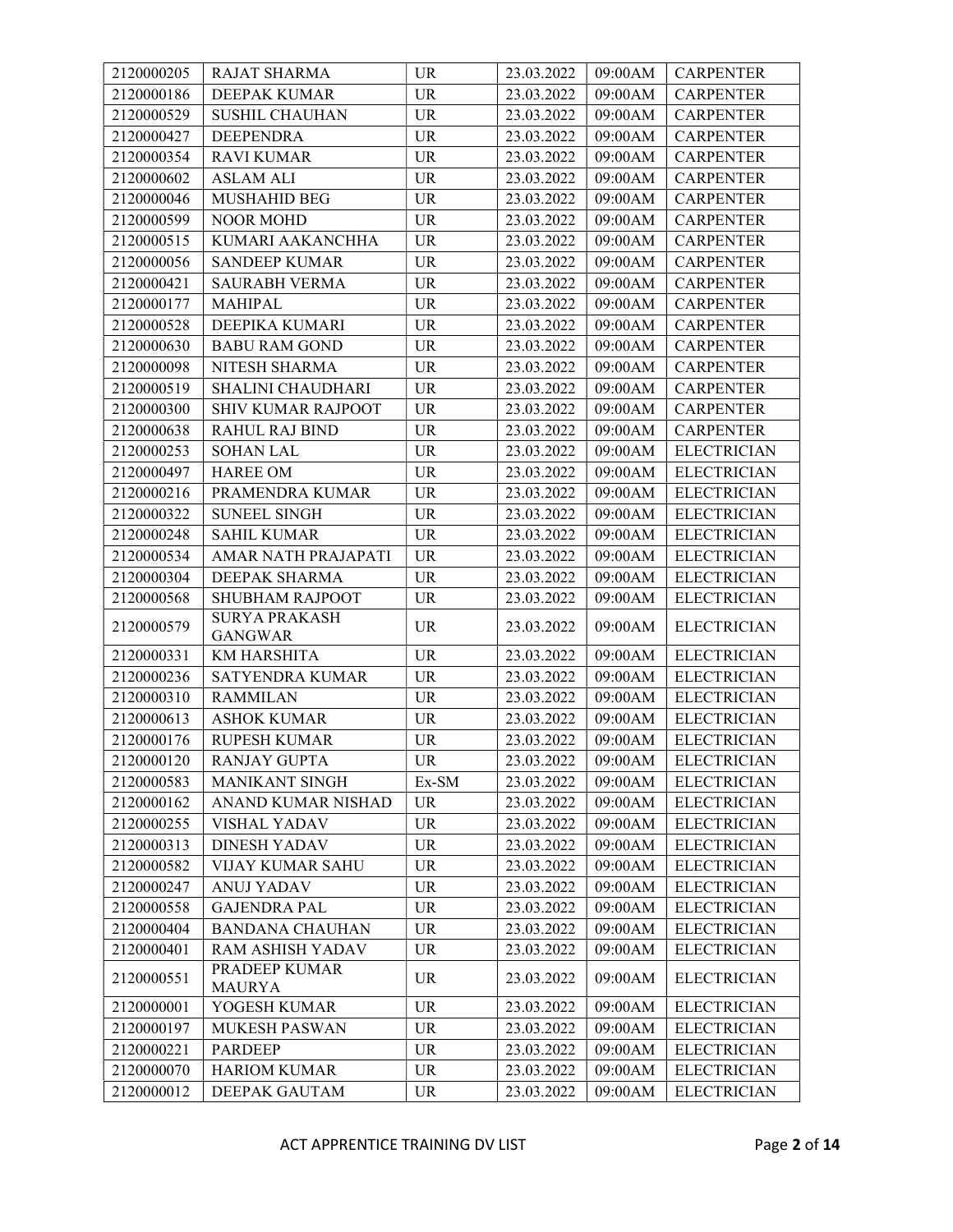| 2120000443 | ANGAD KUMAR YADAV                      | <b>UR</b>  | 23.03.2022 | 09:00AM | <b>ELECTRICIAN</b> |
|------------|----------------------------------------|------------|------------|---------|--------------------|
| 2120000634 | <b>AMAN KUMAR</b><br><b>MADHESHIYA</b> | <b>UR</b>  | 23.03.2022 | 09:00AM | <b>ELECTRICIAN</b> |
| 2120000219 | <b>BINDRA</b>                          | <b>UR</b>  | 23.03.2022 | 09:00AM | <b>ELECTRICIAN</b> |
| 2120000473 | <b>SHANI PATEL</b>                     | PwBD       | 23.03.2022 | 09:00AM | <b>ELECTRICIAN</b> |
| 2120000496 | SHEETAL YADAV                          | <b>UR</b>  | 23.03.2022 | 09:00AM | <b>ELECTRICIAN</b> |
| 2120000273 | PAWAN KUMAR                            | <b>UR</b>  | 23.03.2022 | 09:00AM | <b>ELECTRICIAN</b> |
| 2120000368 | SHAMBHU NATH YADAV                     | <b>UR</b>  | 23.03.2022 | 09:00AM | <b>ELECTRICIAN</b> |
| 2120000466 | AMRENDRA KUMAR<br><b>GUPTA</b>         | <b>UR</b>  | 23.03.2022 | 09:00AM | <b>ELECTRICIAN</b> |
| 2120000470 | <b>ASIF ANSARI</b>                     | <b>UR</b>  | 23.03.2022 | 09:00AM | <b>ELECTRICIAN</b> |
| 2120000635 | <b>SHAHNAJ</b>                         | <b>UR</b>  | 23.03.2022 | 09:00AM | <b>ELECTRICIAN</b> |
| 2120000472 | <b>ASIF ANSARI</b>                     | <b>UR</b>  | 23.03.2022 | 09:00AM | <b>ELECTRICIAN</b> |
| 2120000406 | MAHENDRA KUMAR                         | <b>UR</b>  | 23.03.2022 | 09:00AM | <b>ELECTRICIAN</b> |
| 2120000380 | <b>IDRAJEET SINGH</b>                  | <b>UR</b>  | 23.03.2022 | 09:00AM | <b>ELECTRICIAN</b> |
| 2120000231 | <b>CHANDAN PASWAN</b>                  | <b>UR</b>  | 23.03.2022 | 09:00AM | <b>ELECTRICIAN</b> |
| 2120000548 | <b>ANKIT KUMAR</b>                     | <b>UR</b>  | 23.03.2022 | 09:00AM | <b>ELECTRICIAN</b> |
| 2120000246 | VINAY KUMAR YADAV                      | <b>UR</b>  | 23.03.2022 | 09:00AM | <b>ELECTRICIAN</b> |
| 2120000549 | ROHIT GAUTAM                           | <b>UR</b>  | 23.03.2022 | 09:00AM | <b>ELECTRICIAN</b> |
| 2120000266 | <b>VIDHADHER GUPTA</b>                 | <b>UR</b>  | 23.03.2022 | 09:00AM | <b>ELECTRICIAN</b> |
| 2120000086 | VARUN KANNNOUJIA                       | <b>UR</b>  | 23.03.2022 | 09:00AM | <b>ELECTRICIAN</b> |
| 2120000109 | <b>DINESH KUMAR SINGH</b>              | <b>UR</b>  | 23.03.2022 | 09:00AM | <b>ELECTRICIAN</b> |
|            | HARIOMKARESHWAR                        |            |            |         |                    |
| 2120000458 | YADAV                                  | <b>UR</b>  | 23.03.2022 | 09:00AM | <b>ELECTRICIAN</b> |
| 2120000260 | PRIYANKA YADAV                         | <b>UR</b>  | 23.03.2022 | 09:00AM | <b>ELECTRICIAN</b> |
| 2120000133 | PRASHANT BHARTI                        | <b>UR</b>  | 23.03.2022 | 09:00AM | <b>ELECTRICIAN</b> |
| 2120000204 | <b>ANKIT PAL</b>                       | <b>UR</b>  | 23.03.2022 | 09:00AM | <b>ELECTRICIAN</b> |
| 2120000209 | <b>CHANDRAKESH BHARTI</b>              | Ex-SM      | 23.03.2022 | 09:00AM | <b>ELECTRICIAN</b> |
| 2120000080 | <b>MANJESH KUMAR</b><br>YADAV          | <b>UR</b>  | 23.03.2022 | 09:00AM | <b>ELECTRICIAN</b> |
| 2120000540 | <b>ANJALI YADAV</b>                    | <b>UR</b>  | 23.03.2022 | 09:00AM | <b>ELECTRICIAN</b> |
| 2120000607 | <b>KM ARCHANA</b>                      | <b>UR</b>  | 23.03.2022 | 09:00AM | <b>ELECTRICIAN</b> |
| 2120000382 | <b>SATYENDRA KUMAR</b><br><b>SINGH</b> | <b>UR</b>  | 23.03.2022 | 09:00AM | <b>ELECTRICIAN</b> |
| 2120000143 | <b>KAMLESH KUMAR</b><br><b>PATEL</b>   | <b>UR</b>  | 23.03.2022 | 02:00PM | <b>ELECTRICIAN</b> |
| 2120000279 | NIDHI YADAV                            | <b>UR</b>  | 23.03.2022 | 02:00PM | <b>ELECTRICIAN</b> |
| 2120000447 | <b>SANTOSH NISHAD</b>                  | <b>UR</b>  | 23.03.2022 | 02:00PM | <b>ELECTRICIAN</b> |
| 2120000584 | <b>RAHUL KUMAR</b>                     | <b>UR</b>  | 23.03.2022 | 02:00PM | <b>ELECTRICIAN</b> |
| 2120000352 | PANKAJ KUMAR                           | <b>UR</b>  | 23.03.2022 | 02:00PM | <b>ELECTRICIAN</b> |
| 2120000198 | <b>IMRAN SHEIKH</b>                    | <b>UR</b>  | 23.03.2022 | 02:00PM | <b>ELECTRICIAN</b> |
| 2120000288 | ANIL KUMAR YADAV                       | OBC        | 23.03.2022 | 02:00PM | <b>ELECTRICIAN</b> |
| 2120000297 | <b>KM MANORAMA</b><br><b>PASWAN</b>    | OBC        | 23.03.2022 | 02:00PM | <b>ELECTRICIAN</b> |
| 2120000334 | <b>SHYAM SUNDAR VERMA</b>              | OBC        | 23.03.2022 | 02:00PM | <b>ELECTRICIAN</b> |
| 2120000557 | UPENDRA KUMAR<br><b>GUPTA</b>          | <b>OBC</b> | 23.03.2022 | 02:00PM | <b>ELECTRICIAN</b> |
| 2120000492 | <b>MOTILAL</b>                         | PwBD       | 23.03.2022 | 02:00PM | <b>ELECTRICIAN</b> |
| 2120000403 | <b>MAHIMA YADAV</b>                    | OBC        | 23.03.2022 | 02:00PM | <b>ELECTRICIAN</b> |
| 2120000524 | <b>RAJVEER</b>                         | SC         | 23.03.2022 | 02:00PM | <b>ELECTRICIAN</b> |
| 2120000082 | <b>SANJU SHARMA</b>                    | OBC        | 23.03.2022 | 02:00PM | <b>ELECTRICIAN</b> |
| 2120000639 | NEELIMA SHARMA                         | OBC        | 23.03.2022 | 02:00PM | <b>ELECTRICIAN</b> |
|            |                                        |            |            |         |                    |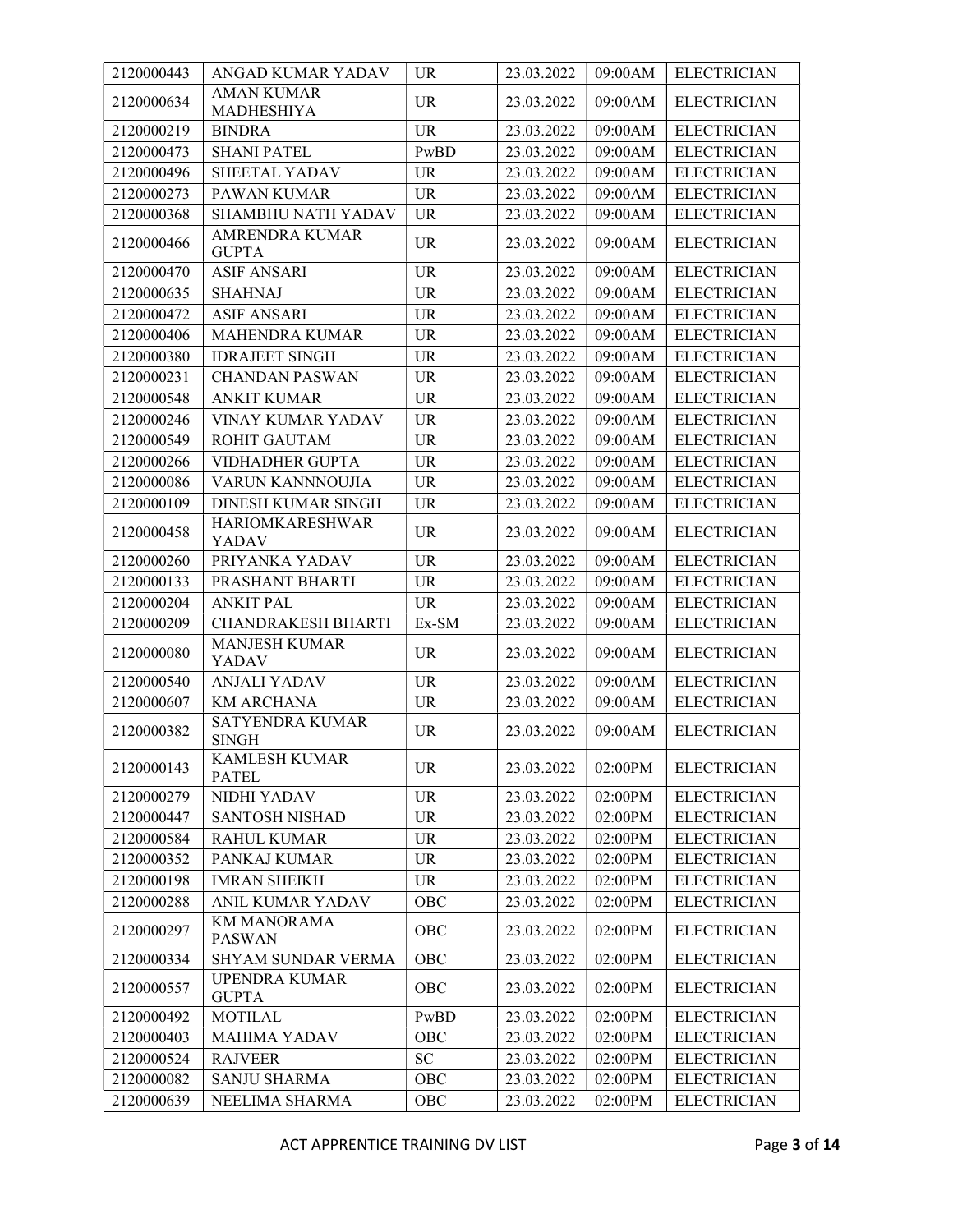| 2120000572 | <b>RAJA GUPTA</b>                         | OBC                        | 23.03.2022 | 02:00PM | <b>ELECTRICIAN</b> |
|------------|-------------------------------------------|----------------------------|------------|---------|--------------------|
| 2120000311 | <b>AMIT CHAUHAN</b>                       | OBC                        | 23.03.2022 | 02:00PM | <b>ELECTRICIAN</b> |
| 2120000330 | <b>BIHAREE LAL</b>                        | ${\rm SC}$                 | 23.03.2022 | 02:00PM | <b>ELECTRICIAN</b> |
| 2120000520 | NEERAJ GUPTA                              | OBC                        | 23.03.2022 | 02:00PM | <b>ELECTRICIAN</b> |
| 2120000309 | <b>SANDEEP KUMAR</b><br><b>GUPTA</b>      | OBC                        | 23.03.2022 | 02:00PM | <b>ELECTRICIAN</b> |
| 2120000544 | AJAY KUMAR SAHANI                         | OBC                        | 23.03.2022 | 02:00PM | <b>ELECTRICIAN</b> |
| 2120000488 | <b>SANTOSH SINGH</b>                      | OBC                        | 23.03.2022 | 02:00PM | <b>ELECTRICIAN</b> |
| 2120000106 | RAM SUDHAKAR GUPTA                        | OBC                        | 23.03.2022 | 02:00PM | <b>ELECTRICIAN</b> |
| 2120000471 | VIVEK KUMAR YADAV                         | OBC                        | 23.03.2022 | 02:00PM | <b>ELECTRICIAN</b> |
| 2120000229 | <b>DEEPAK KUMAR</b><br>MADHESHIYA         | OBC                        | 23.03.2022 | 02:00PM | <b>ELECTRICIAN</b> |
| 2120000355 | <b>SONU NISHAD</b>                        | Ex-SM                      | 23.03.2022 | 02:00PM | <b>ELECTRICIAN</b> |
| 2120000559 | <b>UCHIT MAURYA</b>                       | OBC                        | 23.03.2022 | 02:00PM | <b>ELECTRICIAN</b> |
| 2120000535 | MANOJ KUMAR SAGAR                         | ${\rm SC}$                 | 23.03.2022 | 02:00PM | <b>ELECTRICIAN</b> |
| 2120000341 | <b>AYUSH KUMAR</b><br><b>MAURYA</b>       | OBC                        | 23.03.2022 | 02:00PM | <b>ELECTRICIAN</b> |
| 2120000615 | PAVANESH KUMAR                            | OBC                        | 23.03.2022 | 02:00PM | <b>ELECTRICIAN</b> |
| 2120000146 | <b>AYUB ALI</b>                           | OBC                        | 23.03.2022 | 02:00PM | <b>ELECTRICIAN</b> |
| 2120000284 | <b>BHOLU PRASAD</b>                       | OBC                        | 23.03.2022 | 02:00PM | <b>ELECTRICIAN</b> |
| 2120000244 | <b>ANKIT PAL</b>                          | OBC                        | 23.03.2022 | 02:00PM | <b>ELECTRICIAN</b> |
| 2120000200 | ANKIT KUMAR GUPTA                         | OBC                        | 23.03.2022 | 02:00PM | <b>ELECTRICIAN</b> |
| 2120000339 | <b>DHIRAJ GUPTA</b>                       | OBC                        | 23.03.2022 | 02:00PM | <b>ELECTRICIAN</b> |
| 2120000214 | <b>BRIJESH SHARMA</b>                     | OBC                        | 23.03.2022 | 02:00PM | <b>ELECTRICIAN</b> |
| 2120000618 | <b>RAJ SINGH PAL</b>                      | OBC                        | 23.03.2022 | 02:00PM | <b>ELECTRICIAN</b> |
| 2120000183 | ROHIT KUSHWAHA                            | OBC                        | 23.03.2022 | 02:00PM | <b>ELECTRICIAN</b> |
| 2120000523 | <b>BAHAN SINGH</b>                        | OBC                        | 23.03.2022 | 02:00PM | <b>ELECTRICIAN</b> |
| 2120000348 | ANUP KUMAR SINGH                          | OBC                        | 23.03.2022 | 02:00PM | <b>ELECTRICIAN</b> |
| 2120000383 | <b>RAJVEER YADAV</b>                      | OBC                        | 23.03.2022 | 02:00PM | <b>ELECTRICIAN</b> |
| 2120000208 | <b>ANURAG PAL</b>                         | OBC                        | 23.03.2022 | 02:00PM | <b>ELECTRICIAN</b> |
| 2120000326 | <b>AMIT YADAV</b>                         | OBC                        | 23.03.2022 | 02:00PM | <b>ELECTRICIAN</b> |
| 2120000462 | ANANYA GOSWAMI                            | OBC                        | 23.03.2022 | 02:00PM | <b>ELECTRICIAN</b> |
| 2120000124 | <b>AMIT KUMAR</b>                         | <b>SC</b>                  | 23.03.2022 | 02:00PM | <b>ELECTRICIAN</b> |
| 2120000271 | <b>AMIT YADAV</b>                         | OBC                        | 23.03.2022 | 02:00PM | <b>ELECTRICIAN</b> |
| 2120000122 | KAUSHAL RAWAT                             | $\ensuremath{\mathbf{SC}}$ | 23.03.2022 | 02:00PM | <b>ELECTRICIAN</b> |
| 2120000227 | <b>JITENDAR</b>                           | OBC                        | 23.03.2022 | 02:00PM | <b>ELECTRICIAN</b> |
| 2120000094 | <b>DURGA PRASAD</b>                       | EWS                        | 23.03.2022 | 02:00PM | <b>ELECTRICIAN</b> |
| 2120000272 | <b>BHARAT YADAV</b>                       | Ex-SM                      | 23.03.2022 | 02:00PM | <b>ELECTRICIAN</b> |
| 2120000023 | <b>VIJENDRA KUMAR</b>                     | $\ensuremath{\mathbf{SC}}$ | 23.03.2022 | 02:00PM | <b>ELECTRICIAN</b> |
| 2120000258 | <b>SURYA VANSH PRATAP</b><br><b>SINGH</b> | EWS                        | 23.03.2022 | 02:00PM | <b>ELECTRICIAN</b> |
| 2120000576 | <b>ANURAG NATH</b>                        | <b>SC</b>                  | 23.03.2022 | 02:00PM | <b>ELECTRICIAN</b> |
| 2120000350 | <b>SATYA PRAKASH</b><br><b>SATYARTHI</b>  | <b>SC</b>                  | 23.03.2022 | 02:00PM | <b>ELECTRICIAN</b> |
| 2120000479 | <b>VISHAL PAL</b>                         | PwBD                       | 23.03.2022 | 02:00PM | <b>ELECTRICIAN</b> |
| 2120000617 | <b>ARUN KUMAR</b>                         | Ex-SM                      | 23.03.2022 | 02:00PM | <b>ELECTRICIAN</b> |
| 2120000357 | <b>SHIV KUMAR</b>                         | <b>SC</b>                  | 23.03.2022 | 02:00PM | <b>ELECTRICIAN</b> |
| 2120000344 | <b>AKSHAY URAON</b>                       | <b>ST</b>                  | 23.03.2022 | 02:00PM | <b>ELECTRICIAN</b> |
| 2120000622 | <b>ARSHADL KHAN</b>                       | EWS                        | 23.03.2022 | 02:00PM | <b>ELECTRICIAN</b> |
| 2120000015 | <b>RAJESH</b>                             | ${\rm SC}$                 | 23.03.2022 | 02:00PM | <b>ELECTRICIAN</b> |
| 2120000189 | <b>GAURAV</b>                             | <b>SC</b>                  | 23.03.2022 | 02:00PM | <b>ELECTRICIAN</b> |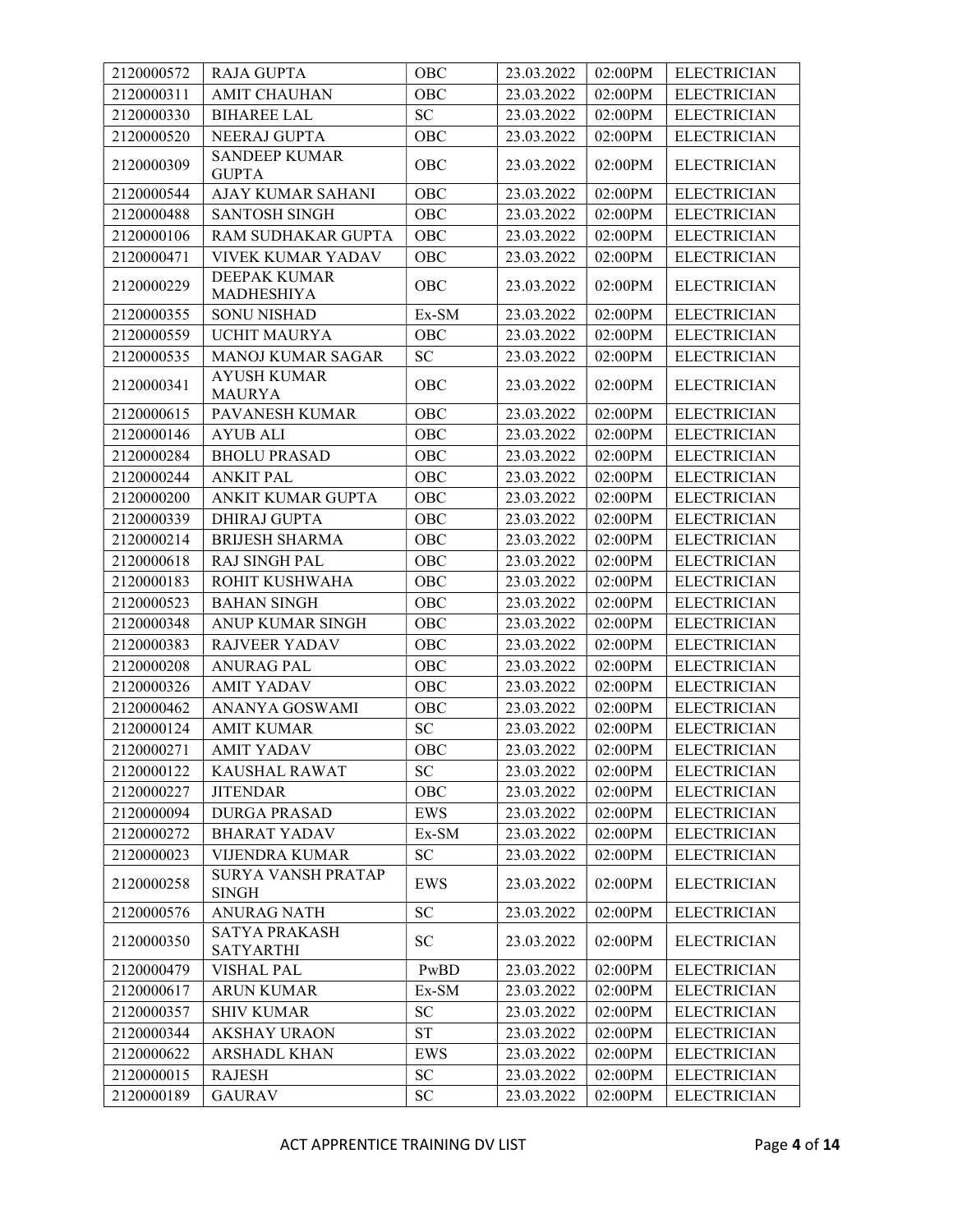| 2120000052 | <b>MUKESH KUMAR</b><br><b>BHARATI</b> | <b>SC</b>  | 23.03.2022           | 02:00PM | <b>ELECTRICIAN</b> |
|------------|---------------------------------------|------------|----------------------|---------|--------------------|
| 2120000014 | <b>VISHNU KUMAR</b>                   | <b>SC</b>  | 23.03.2022           | 02:00PM | <b>ELECTRICIAN</b> |
| 2120000366 | <b>SUJEET KUMAR PASWAN</b>            | <b>SC</b>  | 23.03.2022           | 02:00PM | <b>ELECTRICIAN</b> |
| 2120000308 | <b>NITESH RAI</b>                     | <b>EWS</b> | 23.03.2022           | 02:00PM | <b>ELECTRICIAN</b> |
| 2120000050 | KULDEEP KUMAR                         | <b>SC</b>  | 23.03.2022           | 02:00PM | <b>ELECTRICIAN</b> |
| 2120000590 | DHEERBAL PRAJAPATI                    | Ex-SM      | 23.03.2022           | 02:00PM | <b>ELECTRICIAN</b> |
| 2120000359 | <b>RAJARSHI SINGH</b>                 | <b>EWS</b> | 23.03.2022           | 02:00PM | <b>ELECTRICIAN</b> |
| 2120000370 | TRUBHUVN TIWARI                       | <b>EWS</b> | 23.03.2022           | 02:00PM | <b>ELECTRICIAN</b> |
| 2120000068 | <b>AMAN KUMAR</b>                     | <b>UR</b>  | 24.03.2022           | 09:00AM | <b>FITTER</b>      |
| 2120000526 | PAWAN KUMAR                           | <b>UR</b>  | 24.03.2022           | 09:00AM | <b>FITTER</b>      |
| 2120000530 | <b>VIJAY KUMAR</b>                    | <b>UR</b>  | 24.03.2022           | 09:00AM | <b>FITTER</b>      |
| 2120000043 | <b>VIJAY KUMAR</b>                    | <b>UR</b>  | 24.03.2022           | 09:00AM | <b>FITTER</b>      |
| 2120000276 | <b>AMIT SINGH</b>                     | <b>UR</b>  | 24.03.2022           | 09:00AM | <b>FITTER</b>      |
| 2120000543 | <b>SITAL KUMAR</b>                    | UR         | 24.03.2022           | 09:00AM | <b>FITTER</b>      |
| 2120000619 | PRADEEP KUMAR                         | <b>UR</b>  | 24.03.2022           | 09:00AM | <b>FITTER</b>      |
| 2120000148 | <b>MAHAVEER</b>                       | <b>UR</b>  | 24.03.2022           | 09:00AM | <b>FITTER</b>      |
| 2120000058 | <b>BABITA YADAV</b>                   | <b>UR</b>  | 24.03.2022           | 09:00AM | <b>FITTER</b>      |
| 2120000632 | <b>RIZWAN ALI</b>                     | <b>UR</b>  | 24.03.2022           | 09:00AM | <b>FITTER</b>      |
| 2120000085 | VARUN YADAV                           | <b>UR</b>  | 24.03.2022           | 09:00AM | <b>FITTER</b>      |
| 2120000375 | <b>SANTOH KUMAR</b>                   | <b>UR</b>  | 24.03.2022           | 09:00AM | <b>FITTER</b>      |
| 2120000611 | <b>ARVIND KUMAR</b>                   | <b>UR</b>  | 24.03.2022           | 09:00AM | <b>FITTER</b>      |
| 2120000476 | <b>RAJAN GOSWAMI</b>                  | <b>UR</b>  | 24.03.2022           | 09:00AM | <b>FITTER</b>      |
| 2120000153 | <b>SHIVBODH KUMAR</b>                 | UR         | 24.03.2022           | 09:00AM | <b>FITTER</b>      |
| 2120000299 | <b>UJJAWAL SHARMA</b>                 | <b>UR</b>  | 24.03.2022           | 09:00AM | <b>FITTER</b>      |
| 2120000491 | <b>SANDEEP YADAV</b>                  | <b>UR</b>  | 24.03.2022           | 09:00AM | <b>FITTER</b>      |
| 2120000486 | <b>SUGREEV KUMAR</b>                  | <b>UR</b>  | 24.03.2022           | 09:00AM | <b>FITTER</b>      |
| 2120000603 | PUSHPENDRA KUMAR                      | <b>UR</b>  | 24.03.2022           | 09:00AM | <b>FITTER</b>      |
| 2120000283 | <b>SURENDRA KUMAR</b>                 | <b>UR</b>  | 24.03.2022           | 09:00AM | <b>FITTER</b>      |
| 2120000405 | VINOD KUMAR YADAV                     | <b>UR</b>  | 24.03.2022           | 09:00AM | <b>FITTER</b>      |
| 2120000173 | <b>DILIP KUMAR</b>                    | <b>UR</b>  | 24.03.2022           | 09:00AM | <b>FITTER</b>      |
| 2120000347 | SHIVAM JAISWAL                        | <b>UR</b>  | 24.03.2022           | 09:00AM | <b>FITTER</b>      |
| 2120000342 | <b>RAJESH YADAV</b>                   | <b>UR</b>  | 24.03.2022           | 09:00AM | <b>FITTER</b>      |
| 2120000513 | NAGESHWAR NISHAD                      | <b>UR</b>  | $24.03.2022$ 09:00AM |         | <b>FITTER</b>      |
| 2120000464 | <b>ARUN KUMAR</b>                     | <b>UR</b>  | 24.03.2022           | 09:00AM | <b>FITTER</b>      |
| 2120000117 | <b>DINESH KUMAR</b>                   | <b>UR</b>  | 24.03.2022           | 09:00AM | <b>FITTER</b>      |
| 2120000372 | <b>SUMIT YADAV</b>                    | <b>UR</b>  | 24.03.2022           | 09:00AM | <b>FITTER</b>      |
| 2120000032 | <b>SANDEEP</b><br><b>VISHVAKARMA</b>  | <b>UR</b>  | 24.03.2022           | 09:00AM | <b>FITTER</b>      |
| 2120000118 | VIKRAM SINGH                          | <b>UR</b>  | 24.03.2022           | 09:00AM | <b>FITTER</b>      |
| 2120000002 | <b>MOHD AARIF</b>                     | <b>UR</b>  | 24.03.2022           | 09:00AM | <b>FITTER</b>      |
| 2120000065 | <b>DIWAKAR PRASAD</b>                 | <b>UR</b>  | 24.03.2022           | 09:00AM | <b>FITTER</b>      |
| 2120000199 | MUKESH CHAUHAN                        | <b>UR</b>  | 24.03.2022           | 09:00AM | <b>FITTER</b>      |
| 2120000017 | <b>SUNIL KUMAR YADAV</b>              | <b>UR</b>  | 24.03.2022           | 09:00AM | <b>FITTER</b>      |
| 2120000274 | <b>SHRAWAN KUMAR</b>                  | UR         | 24.03.2022           | 09:00AM | <b>FITTER</b>      |
| 2120000612 | <b>SHIVA</b>                          | <b>UR</b>  | 24.03.2022           | 09:00AM | <b>FITTER</b>      |
| 2120000301 | <b>AJIT PAL</b>                       | Ex-SM      | 24.03.2022           | 09:00AM | <b>FITTER</b>      |
| 2120000063 | VINOD SINGH                           | <b>UR</b>  | 24.03.2022           | 09:00AM | <b>FITTER</b>      |
| 2120000185 | DHARMENDRA KUMAR                      | UR         | 24.03.2022           | 09:00AM | <b>FITTER</b>      |
| 2120000312 | DHIRENDRA SINGH                       | UR         | 24.03.2022           | 09:00AM | <b>FITTER</b>      |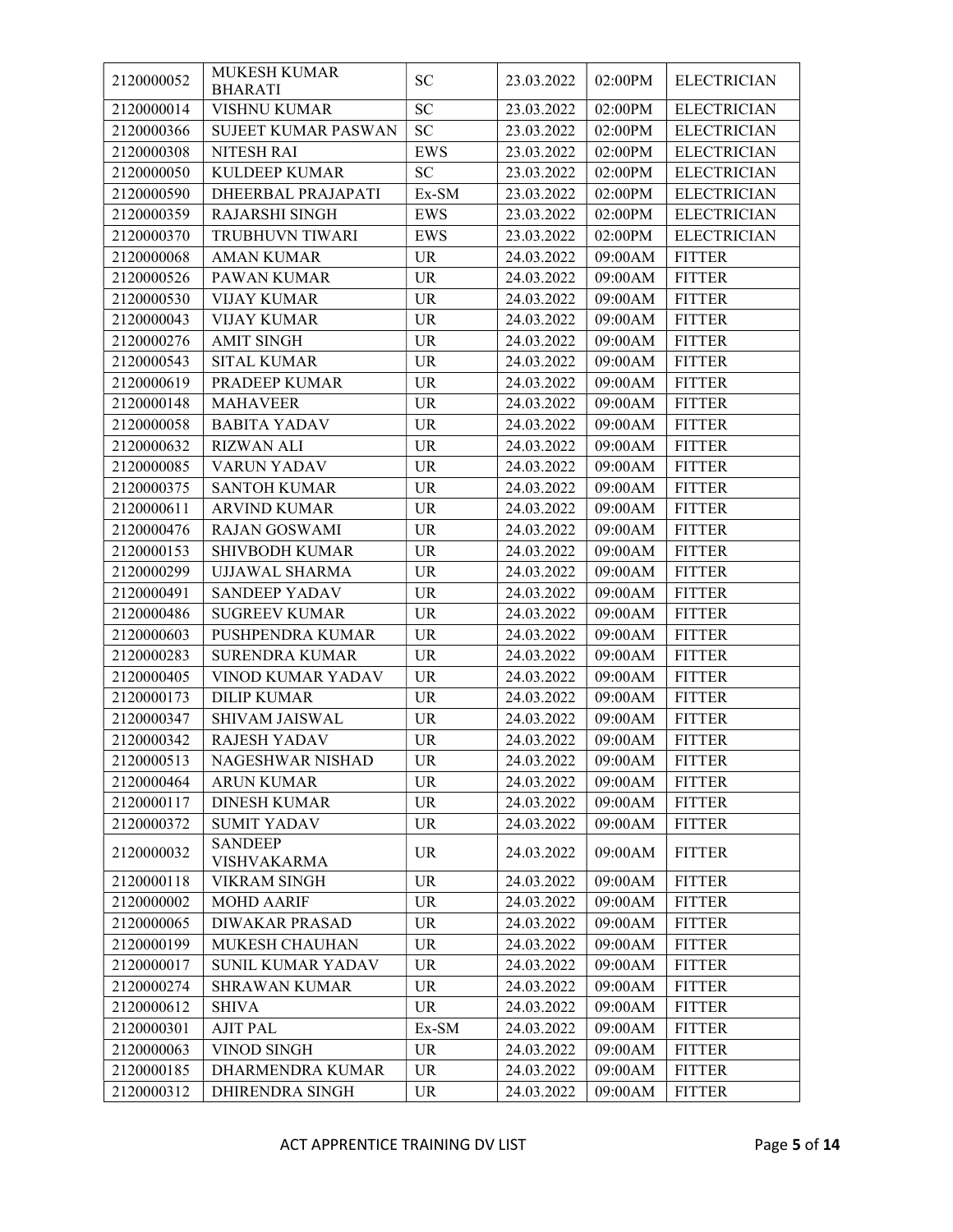| 2120000627 | <b>BHOLESH</b><br>WISHVAKARMA            | <b>UR</b> | 24.03.2022            | 09:00AM | <b>FITTER</b> |
|------------|------------------------------------------|-----------|-----------------------|---------|---------------|
| 2120000243 | <b>AJIT VERMA</b>                        | <b>UR</b> | 24.03.2022            | 09:00AM | <b>FITTER</b> |
| 2120000517 | <b>ABHAY NATH PANDEY</b>                 | <b>UR</b> | 24.03.2022            | 09:00AM | <b>FITTER</b> |
| 2120000624 | <b>DEEPAK SINGH</b>                      | <b>UR</b> | 24.03.2022            | 09:00AM | <b>FITTER</b> |
| 2120000563 | <b>RAJEEV</b>                            | <b>UR</b> | 24.03.2022            | 09:00AM | <b>FITTER</b> |
| 2120000384 | <b>AJAY KUMAR PAL</b>                    | <b>UR</b> | 24.03.2022            | 09:00AM | <b>FITTER</b> |
| 2120000320 | <b>VINAY CHAUDHARY</b>                   | <b>UR</b> | 24.03.2022            | 09:00AM | <b>FITTER</b> |
| 2120000057 | AMAR SINGH SAHANI                        | <b>UR</b> | 24.03.2022            | 09:00AM | <b>FITTER</b> |
| 2120000346 | HIRAMAN KUSHAWAHA                        | <b>UR</b> | 24.03.2022            | 09:00AM | <b>FITTER</b> |
| 2120000132 | KM JYOTI KUMARI                          | <b>UR</b> | 24.03.2022            | 09:00AM | <b>FITTER</b> |
| 2120000417 | <b>AVINASH KUMAR</b>                     | <b>UR</b> | 24.03.2022            | 09:00AM | <b>FITTER</b> |
|            | RUPESH KUMAR                             |           |                       |         |               |
| 2120000485 | <b>SHUKLA</b>                            | <b>UR</b> | 24.03.2022            | 09:00AM | <b>FITTER</b> |
| 2120000455 | PRASANT KUMAR SHAH                       | <b>UR</b> | 24.03.2022            | 09:00AM | <b>FITTER</b> |
| 2120000626 | <b>RAJAT KASHYAP</b>                     | <b>UR</b> | 24.03.2022            | 09:00AM | <b>FITTER</b> |
| 2120000499 | VISHAL VISHWAKARMA                       | <b>UR</b> | 24.03.2022            | 09:00AM | <b>FITTER</b> |
| 2120000044 | <b>RAJNATH MOURYA</b>                    | <b>UR</b> | 24.03.2022            | 09:00AM | <b>FITTER</b> |
| 2120000022 | NEERAJ VERMA                             | <b>UR</b> | 24.03.2022            | 09:00AM | <b>FITTER</b> |
| 2120000430 | <b>ANUPAMA TIWARI</b>                    | <b>UR</b> | 24.03.2022            | 09:00AM | <b>FITTER</b> |
| 2120000469 | <b>SANTOSH GUPTA</b>                     | <b>UR</b> | 24.03.2022            | 09:00AM | <b>FITTER</b> |
| 2120000054 | <b>VISHAL SINGH</b><br><b>BHADURYA</b>   | <b>UR</b> | 24.03.2022            | 09:00AM | <b>FITTER</b> |
| 2120000601 | <b>SAURABH SINGH</b>                     | <b>UR</b> | 24.03.2022            | 09:00AM | <b>FITTER</b> |
| 2120000040 | <b>AKASH DEEP</b>                        | <b>UR</b> | 24.03.2022            | 09:00AM | <b>FITTER</b> |
| 2120000502 | AJHARUDDIN ANSARI                        | <b>UR</b> | 24.03.2022            | 09:00AM | <b>FITTER</b> |
| 2120000089 | <b>CHANDRA MOHAN</b><br><b>YADAV</b>     | <b>UR</b> | 24.03.2022            | 09:00AM | <b>FITTER</b> |
| 2120000327 | <b>GAURAV SINGH</b>                      | <b>UR</b> | 24.03.2022            | 09:00AM | <b>FITTER</b> |
| 2120000386 | <b>RAJ PRAKASH</b>                       | <b>UR</b> | 24.03.2022            | 09:00AM | <b>FITTER</b> |
| 2120000413 | DEEPAK KUMAR PATEL                       | <b>UR</b> | 24.03.2022            | 09:00AM | <b>FITTER</b> |
| 2120000275 | <b>SANDEEP KUMAR</b><br><b>CHAUDHARY</b> | <b>UR</b> | 24.03.2022            | 09:00AM | <b>FITTER</b> |
| 2120000278 | <b>BHAJAN LAL</b>                        | <b>UR</b> | 24.03.2022            | 09:00AM | <b>FITTER</b> |
| 2120000167 | <b>SANTOSH MAURYA</b>                    | UR        | 24.03.2022   09:00 AM |         | <b>FITTER</b> |
| 2120000337 | <b>ABHISHEK KUMAR</b>                    | UR        | 24.03.2022            | 09:00AM | <b>FITTER</b> |
| 2120000264 | DEVENDRA SINGH                           | <b>UR</b> | 24.03.2022            | 09:00AM | <b>FITTER</b> |
| 2120000457 | RAVIKISHAN YADAV                         | <b>UR</b> | 24.03.2022            | 09:00AM | <b>FITTER</b> |
| 2120000280 | HARENDRA YADAV                           | <b>UR</b> | 24.03.2022            | 09:00AM | <b>FITTER</b> |
| 2120000161 | <b>RAHUL NISHAD</b>                      | <b>UR</b> | 24.03.2022            | 09:00AM | <b>FITTER</b> |
| 2120000302 | RAJENDRA KUMAR                           | <b>UR</b> | 24.03.2022            | 09:00AM | <b>FITTER</b> |
| 2120000126 | <b>RAKESH KUMAR</b><br><b>GOUTAM</b>     | <b>UR</b> | 24.03.2022            | 09:00AM | <b>FITTER</b> |
| 2120000591 | <b>UMESH KUMAR</b>                       | <b>UR</b> | 24.03.2022            | 09:00AM | <b>FITTER</b> |
| 2120000061 | <b>HARIOM</b>                            | <b>UR</b> | 24.03.2022            | 09:00AM | <b>FITTER</b> |
| 2120000154 | RANJAN KUMAR YADAV                       | <b>UR</b> | 24.03.2022            | 09:00AM | <b>FITTER</b> |
| 2120000351 | RAHUL ASTHANA                            | <b>UR</b> | 24.03.2022            | 09:00AM | <b>FITTER</b> |
| 2120000163 | <b>VISHAL KUMAR</b><br>VISHWAKARMA       | <b>UR</b> | 24.03.2022            | 09:00AM | <b>FITTER</b> |
| 2120000164 | SHYAM SUNDER YADAV                       | <b>UR</b> | 24.03.2022            | 09:00AM | <b>FITTER</b> |
| 2120000292 | <b>UGRASEN</b>                           | UR        | 24.03.2022            | 09:00AM | <b>FITTER</b> |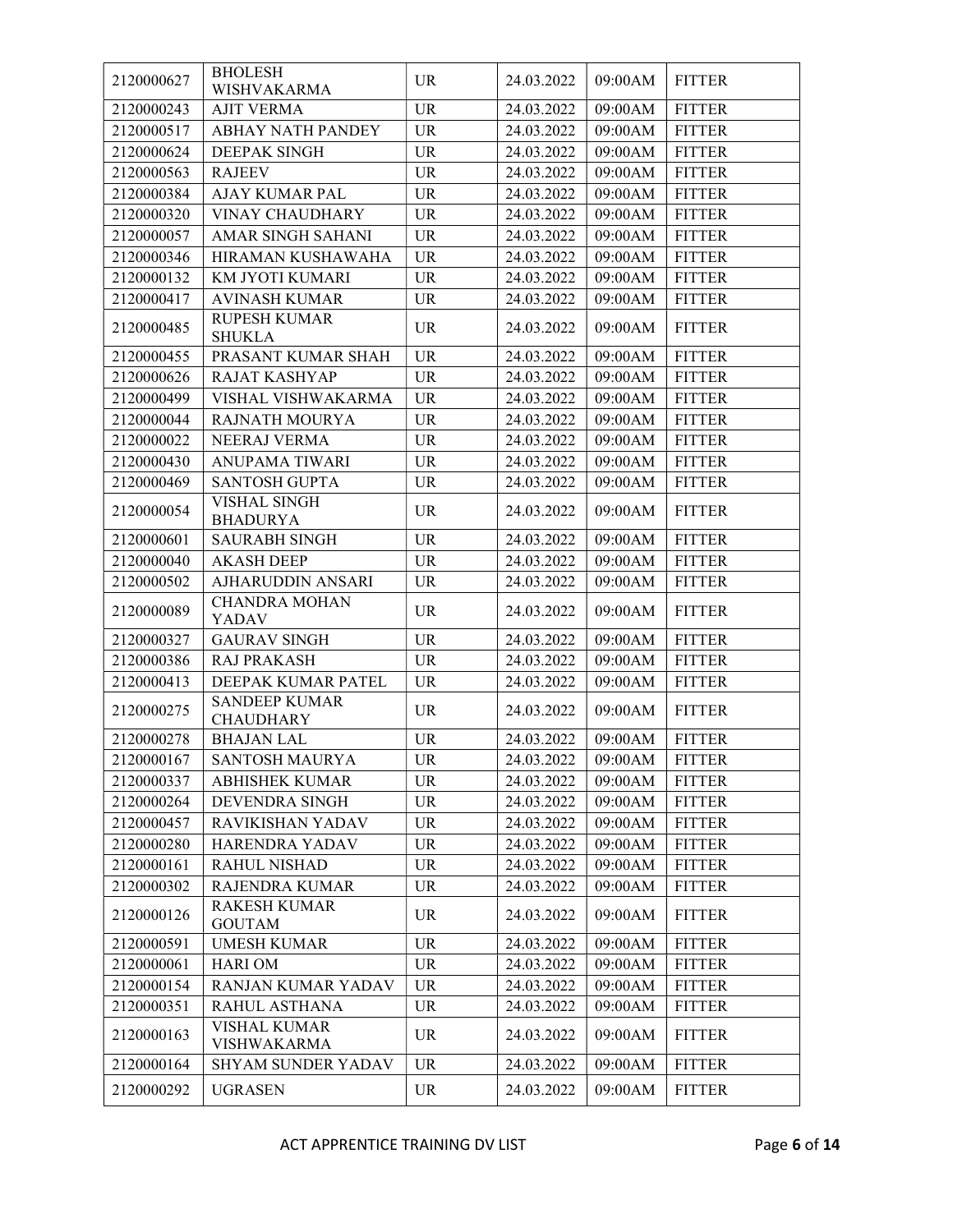| 2120000172 | <b>SURAJ KUMAR</b><br><b>VISHWAKARMA</b>                      | UR.       | 24.03.2022 | 09:00AM | <b>FITTER</b> |
|------------|---------------------------------------------------------------|-----------|------------|---------|---------------|
| 2120000075 | <b>MAURYA</b><br><b>BALINDERKUAMR VIJAY</b><br><b>BAHADUR</b> | <b>UR</b> | 24.03.2022 | 09:00AM | <b>FITTER</b> |
| 2120000092 | <b>ANUJ</b>                                                   | <b>UR</b> | 24.03.2022 | 09:00AM | <b>FITTER</b> |
| 2120000071 | <b>ABHISHEK MEENA</b>                                         | <b>UR</b> | 24.03.2022 | 09:00AM | <b>FITTER</b> |
| 2120000608 | <b>PANKAJ</b>                                                 | <b>UR</b> | 24.03.2022 | 09:00AM | <b>FITTER</b> |
| 2120000062 | <b>ALOK SAGAR</b>                                             | <b>UR</b> | 24.03.2022 | 09:00AM | <b>FITTER</b> |
| 2120000137 | SHIV SHRIVASTAV                                               | <b>UR</b> | 24.03.2022 | 09:00AM | <b>FITTER</b> |
| 2120000135 | <b>JYOTI SHARMA</b>                                           | <b>UR</b> | 24.03.2022 | 09:00AM | <b>FITTER</b> |
| 2120000159 | <b>AMAN PATHAK</b>                                            | <b>UR</b> | 24.03.2022 | 09:00AM | <b>FITTER</b> |
| 2120000358 | <b>KRISHNAMOHAN</b><br><b>RAUNIYAR</b>                        | <b>UR</b> | 24.03.2022 | 09:00AM | <b>FITTER</b> |
| 2120000422 | PRADEEP KUMAR                                                 | Ex-SM     | 24.03.2022 | 09:00AM | <b>FITTER</b> |
| 2120000101 | ATUL VISHWAKARMA                                              | <b>UR</b> | 24.03.2022 | 09:00AM | <b>FITTER</b> |
| 2120000566 | <b>ANIL KUMAR</b>                                             | <b>UR</b> | 24.03.2022 | 09:00AM | <b>FITTER</b> |
| 2120000416 | DHIRAJ NISHAD                                                 | <b>UR</b> | 24.03.2022 | 09:00AM | <b>FITTER</b> |
| 2120000105 | SUSHIL KUMAR YADAV                                            | <b>UR</b> | 24.03.2022 | 09:00AM | <b>FITTER</b> |
| 2120000552 | <b>AYUSH JHA</b>                                              | <b>UR</b> | 24.03.2022 | 09:00AM | <b>FITTER</b> |
| 2120000460 | NILENDRA YADAV                                                | UR        | 24.03.2022 | 09:00AM | <b>FITTER</b> |
| 2120000206 | <b>SUJEET KUMAR</b>                                           | <b>UR</b> | 24.03.2022 | 09:00AM | <b>FITTER</b> |
| 2120000562 | KANHAIYA LAL                                                  | <b>UR</b> | 24.03.2022 | 09:00AM | <b>FITTER</b> |
| 2120000026 | AISHWARYA KASHYAP                                             | <b>UR</b> | 24.03.2022 | 09:00AM | <b>FITTER</b> |
| 2120000033 | <b>RAHUL MAURYA</b>                                           | <b>UR</b> | 24.03.2022 | 09:00AM | <b>FITTER</b> |
| 2120000156 | <b>DHARMVEER BHARTI</b>                                       | <b>UR</b> | 24.03.2022 | 09:00AM | <b>FITTER</b> |
| 2120000166 | <b>DHARMVEER BHART</b>                                        | <b>UR</b> | 24.03.2022 | 09:00AM | <b>FITTER</b> |
| 2120000261 | <b>MUKESH KUMAR</b>                                           | <b>UR</b> | 24.03.2022 | 09:00AM | <b>FITTER</b> |
| 2120000475 | <b>AJAY KUMAR</b><br><b>BHARDWAJ</b>                          | <b>UR</b> | 24.03.2022 | 09:00AM | <b>FITTER</b> |
| 2120000506 | <b>BRIJESH KUMAR YADAV</b>                                    | <b>UR</b> | 24.03.2022 | 09:00AM | <b>FITTER</b> |
| 2120000505 | <b>BRIJESH PRAJAPATI</b>                                      | UR        | 24.03.2022 | 09:00AM | <b>FITTER</b> |
| 2120000291 | <b>ANUJ KUMAR</b>                                             | <b>UR</b> | 24.03.2022 | 09:00AM | <b>FITTER</b> |
| 2120000228 | PUSHPENDRA SHARMA                                             | <b>UR</b> | 24.03.2022 | 09:00AM | <b>FITTER</b> |
| 2120000011 | SATENDRA DIWAKAR                                              | UR.       | 24.03.2022 | 09:00AM | <b>FITTER</b> |
| 2120000444 | <b>GULASHAN KUMAR</b><br><b>SUMAN</b>                         | <b>UR</b> | 24.03.2022 | 09:00AM | <b>FITTER</b> |
| 2120000267 | <b>SANDEEP KUMAR</b>                                          | <b>UR</b> | 24.03.2022 | 09:00AM | <b>FITTER</b> |
| 2120000128 | PRABHAKAR PRASAD                                              | <b>UR</b> | 24.03.2022 | 09:00AM | <b>FITTER</b> |
| 2120000169 | SATYENDRA YADAV                                               | <b>UR</b> | 24.03.2022 | 09:00AM | <b>FITTER</b> |
| 2120000194 | <b>BABLU CHAUHAN</b>                                          | <b>UR</b> | 24.03.2022 | 09:00AM | <b>FITTER</b> |
| 2120000575 | AMBUJ KUMAR VERMA                                             | <b>UR</b> | 24.03.2022 | 09:00AM | <b>FITTER</b> |
| 2120000419 | <b>AJAY NISHAD</b>                                            | <b>UR</b> | 24.03.2022 | 02:00PM | <b>FITTER</b> |
| 2120000165 | <b>RAMLAKSHMAN</b>                                            | <b>UR</b> | 24.03.2022 | 02:00PM | <b>FITTER</b> |
| 2120000298 | <b>GOPI</b>                                                   | <b>UR</b> | 24.03.2022 | 02:00PM | <b>FITTER</b> |
| 2120000556 | <b>SURAJ GUPTA</b>                                            | <b>UR</b> | 24.03.2022 | 02:00PM | <b>FITTER</b> |
| 2120000127 | <b>SATYAM SINGH</b>                                           | <b>UR</b> | 24.03.2022 | 02:00PM | <b>FITTER</b> |
| 2120000125 | <b>BHUPENDRA KUMAR</b>                                        | <b>UR</b> | 24.03.2022 | 02:00PM | <b>FITTER</b> |
| 2120000449 | <b>SHYAM CHAND</b>                                            | <b>UR</b> | 24.03.2022 | 02:00PM | <b>FITTER</b> |
| 2120000323 | KM SANDHYA SAHANI                                             | <b>UR</b> | 24.03.2022 | 02:00PM | <b>FITTER</b> |
| 2120000263 | <b>AKASH SHARMA</b>                                           | UR        | 24.03.2022 | 02:00PM | <b>FITTER</b> |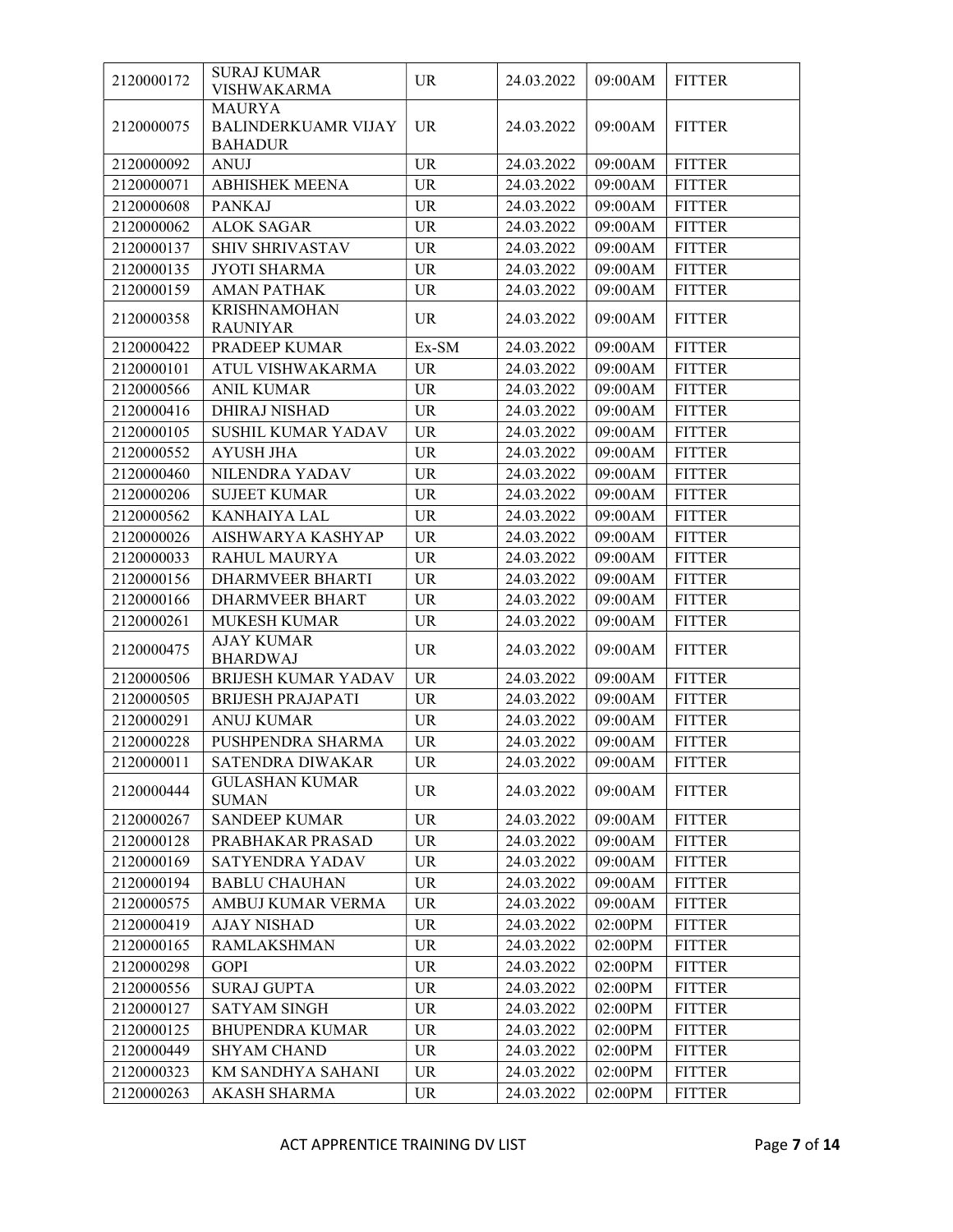| 2120000490 | <b>DURGESH NISHAD</b>                   | <b>UR</b>                         | 24.03.2022 | 02:00PM | <b>FITTER</b> |
|------------|-----------------------------------------|-----------------------------------|------------|---------|---------------|
| 2120000091 | <b>VIJENDRA KUMAR</b><br><b>SINGH</b>   | <b>UR</b>                         | 24.03.2022 | 02:00PM | <b>FITTER</b> |
| 2120000182 | <b>MOHIT KUMAR</b>                      | <b>UR</b>                         | 24.03.2022 | 02:00PM | <b>FITTER</b> |
| 2120000554 | <b>SANDEEP CHAUDHRI</b>                 | <b>UR</b>                         | 24.03.2022 | 02:00PM | <b>FITTER</b> |
| 2120000625 | <b>KRISHNA PRATAP SINGH</b>             | $\ensuremath{\mathsf{UR}}\xspace$ | 24.03.2022 | 02:00PM | <b>FITTER</b> |
| 2120000546 | <b>JYOTI YADAV</b>                      | <b>UR</b>                         | 24.03.2022 | 02:00PM | <b>FITTER</b> |
| 2120000006 | <b>ALOK CHAUHAN</b>                     | <b>UR</b>                         | 24.03.2022 | 02:00PM | <b>FITTER</b> |
| 2120000018 | <b>ASHUTOSH KUMAR</b><br><b>SINGH</b>   | $\ensuremath{\mathsf{UR}}\xspace$ | 24.03.2022 | 02:00PM | <b>FITTER</b> |
| 2120000076 | <b>ASHUTOSH KUMAR</b><br><b>SINGH</b>   | <b>UR</b>                         | 24.03.2022 | 02:00PM | <b>FITTER</b> |
| 2120000387 | <b>ASHUTOSH KUMAR</b><br><b>SINGH</b>   | <b>UR</b>                         | 24.03.2022 | 02:00PM | <b>FITTER</b> |
| 2120000077 | <b>SANDEEP SINGH</b>                    | <b>UR</b>                         | 24.03.2022 | 02:00PM | <b>FITTER</b> |
| 2120000408 | <b>RAM BABU</b>                         | <b>UR</b>                         | 24.03.2022 | 02:00PM | <b>FITTER</b> |
| 2120000345 | <b>UMASHANKAR SINGH</b>                 | <b>UR</b>                         | 24.03.2022 | 02:00PM | <b>FITTER</b> |
| 2120000160 | SHYAMSUNDER YADAV                       | <b>UR</b>                         | 24.03.2022 | 02:00PM | <b>FITTER</b> |
| 2120000024 | RITIK DWIVEDI                           | <b>UR</b>                         | 24.03.2022 | 02:00PM | <b>FITTER</b> |
| 2120000333 | <b>INZMAMUL HAQUE</b>                   | <b>UR</b>                         | 24.03.2022 | 02:00PM | <b>FITTER</b> |
| 2120000518 | ABHISHEK BHARDWAJ                       | <b>UR</b>                         | 24.03.2022 | 02:00PM | <b>FITTER</b> |
| 2120000047 | <b>ASHOK KUMAR</b>                      | <b>UR</b>                         | 24.03.2022 | 02:00PM | <b>FITTER</b> |
| 2120000090 | <b>NEERAJ SINGH</b>                     | <b>UR</b>                         | 24.03.2022 | 02:00PM | <b>FITTER</b> |
| 2120000107 | NEHA KASHYAP                            | <b>UR</b>                         | 24.03.2022 | 02:00PM | <b>FITTER</b> |
| 2120000393 | KAPIL MAURYA                            | <b>UR</b>                         | 24.03.2022 | 02:00PM | <b>FITTER</b> |
| 2120000060 | <b>AJAY CHAUHAN</b>                     | <b>UR</b>                         | 24.03.2022 | 02:00PM | <b>FITTER</b> |
| 2120000538 | RAJNESH KUMAR                           | <b>UR</b>                         | 24.03.2022 | 02:00PM | <b>FITTER</b> |
| 2120000072 | <b>DILEEP YADAV</b>                     | <b>UR</b>                         | 24.03.2022 | 02:00PM | <b>FITTER</b> |
| 2120000286 | <b>KULDEEPSINGH</b>                     | $\ensuremath{\mathsf{UR}}\xspace$ | 24.03.2022 | 02:00PM | <b>FITTER</b> |
| 2120000508 | DIVYANSH MISHRA                         | <b>UR</b>                         | 24.03.2022 | 02:00PM | <b>FITTER</b> |
| 2120000064 | <b>AJAY</b>                             | <b>UR</b>                         | 24.03.2022 | 02:00PM | <b>FITTER</b> |
| 2120000539 | PREM MALA MAURYA                        | <b>UR</b>                         | 24.03.2022 | 02:00PM | <b>FITTER</b> |
| 2120000628 | <b>UTTAM SINGH</b>                      | Ex-SM                             | 24.03.2022 | 02:00PM | <b>FITTER</b> |
| 2120000610 | AKASH KUMAR SINGH                       | <b>UR</b>                         | 24.03.2022 | 02:00PM | <b>FITTER</b> |
| 2120000637 | RIYA PRAKASH                            | <b>UR</b>                         | 24.03.2022 | 02:00PM | <b>FITTER</b> |
| 2120000459 | AMAN KUMAR VERMA                        | <b>UR</b>                         | 24.03.2022 | 02:00PM | <b>FITTER</b> |
| 2120000257 | <b>AKASH KUMAR</b>                      | <b>UR</b>                         | 24.03.2022 | 02:00PM | <b>FITTER</b> |
| 2120000465 | <b>SUNITA KUMARI</b>                    | <b>UR</b>                         | 24.03.2022 | 02:00PM | <b>FITTER</b> |
| 2120000314 | <b>SONI YADAV</b>                       | <b>UR</b>                         | 24.03.2022 | 02:00PM | <b>FITTER</b> |
| 2120000569 | <b>ALOK SONKAR</b>                      | <b>UR</b>                         | 24.03.2022 | 02:00PM | <b>FITTER</b> |
| 2120000633 | <b>DHANANJAY KUMAR</b><br><b>PASWAN</b> | <b>UR</b>                         | 24.03.2022 | 02:00PM | <b>FITTER</b> |
| 2120000321 | <b>SANDEEP KUMAR</b><br>YADAV           | <b>UR</b>                         | 24.03.2022 | 02:00PM | <b>FITTER</b> |
| 2120000213 | <b>ABHILASH PANDEY</b>                  | <b>UR</b>                         | 24.03.2022 | 02:00PM | <b>FITTER</b> |
| 2120000474 | <b>DEEAPK BHARTI</b>                    | $\ensuremath{\mathsf{UR}}\xspace$ | 24.03.2022 | 02:00PM | <b>FITTER</b> |
| 2120000510 | <b>ASHISH KUMAR</b>                     | <b>UR</b>                         | 24.03.2022 | 02:00PM | <b>FITTER</b> |
| 2120000501 | <b>SHAILENDRA KUMAR</b><br>YADAV        | <b>UR</b>                         | 24.03.2022 | 02:00PM | <b>FITTER</b> |
| 2120000570 | <b>ALOK SONKAR</b>                      | <b>UR</b>                         | 24.03.2022 | 02:00PM | <b>FITTER</b> |
| 2120000226 | <b>MANOJ KUMAR</b><br><b>CHAURSIYA</b>  | <b>UR</b>                         | 24.03.2022 | 02:00PM | <b>FITTER</b> |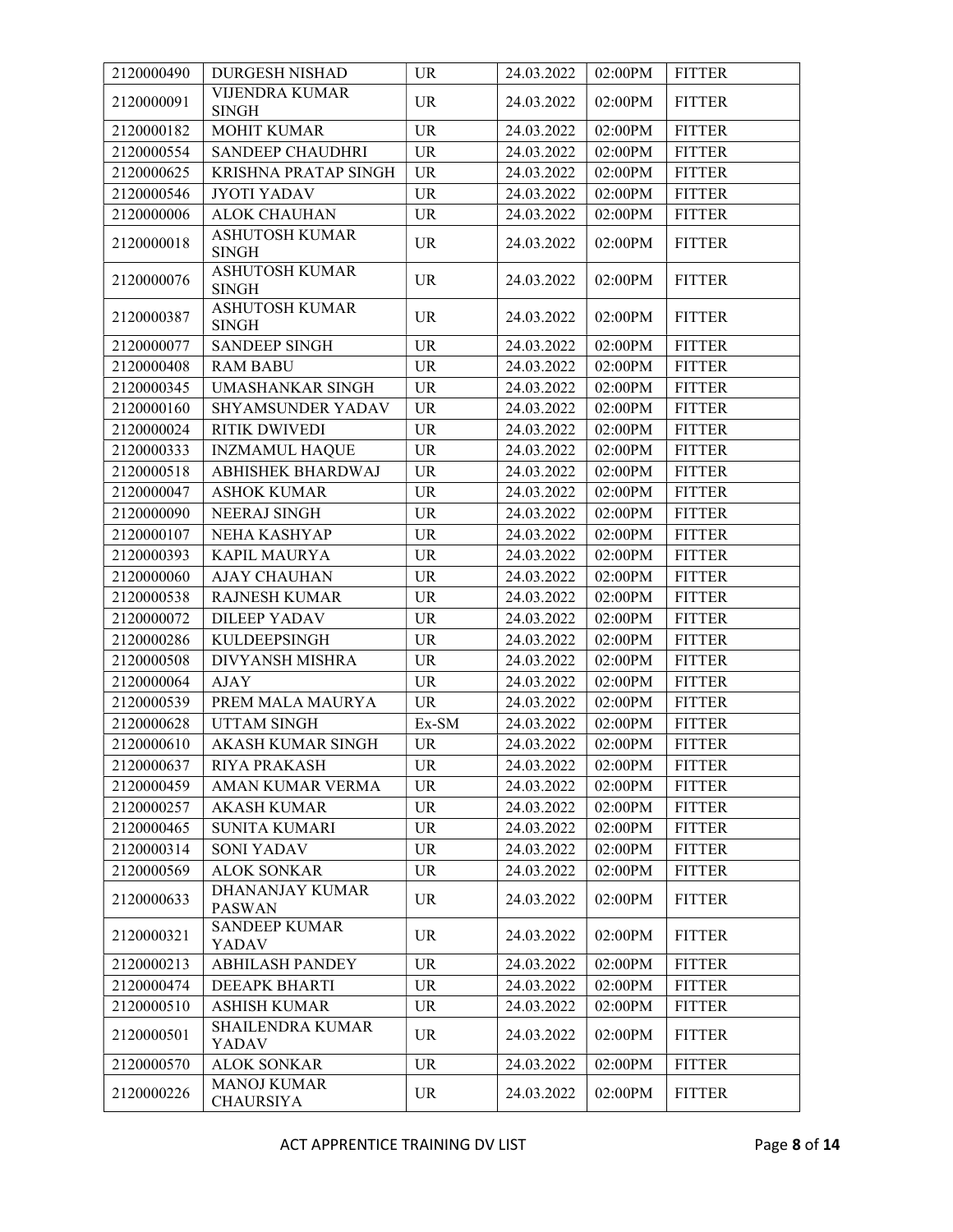| 2120000636 | <b>DILIP KUMAR</b>                    | <b>UR</b> | 24.03.2022 | 02:00PM    | <b>FITTER</b> |
|------------|---------------------------------------|-----------|------------|------------|---------------|
| 2120000594 | <b>SUMIT KUMAR</b><br><b>UPADHYAY</b> | <b>UR</b> | 24.03.2022 | 02:00PM    | <b>FITTER</b> |
| 2120000053 | <b>KISHAN KUMAR</b>                   | <b>UR</b> | 24.03.2022 | 02:00PM    | <b>FITTER</b> |
| 2120000431 | <b>CHAMPAT LAL</b>                    | <b>UR</b> | 24.03.2022 | 02:00PM    | <b>FITTER</b> |
| 2120000134 | PRABHAT KASHYAP                       | <b>UR</b> | 24.03.2022 | 02:00PM    | <b>FITTER</b> |
| 2120000196 | <b>RAJU CHAUHAN</b>                   | <b>UR</b> | 24.03.2022 | 02:00PM    | <b>FITTER</b> |
| 2120000580 | ANURAG CHAUDHARY                      | <b>UR</b> | 24.03.2022 | 02:00PM    | <b>FITTER</b> |
| 2120000585 | <b>VINOD KUMAR</b>                    | <b>UR</b> | 24.03.2022 | 02:00PM    | <b>FITTER</b> |
| 2120000252 | <b>SHANI KUMAR</b>                    | <b>UR</b> | 24.03.2022 | 02:00PM    | <b>FITTER</b> |
| 2120000441 | AJAY KUMAR PATEL                      | <b>UR</b> | 24.03.2022 | 02:00PM    | <b>FITTER</b> |
| 2120000317 | <b>NIRAJ GIRI</b>                     | <b>UR</b> | 24.03.2022 | 02:00PM    | <b>FITTER</b> |
| 2120000168 | VINOD SINGH                           | <b>UR</b> | 24.03.2022 | 02:00PM    | <b>FITTER</b> |
| 2120000088 | PRADYUMN SHARMA                       | <b>UR</b> | 24.03.2022 | 02:00PM    | <b>FITTER</b> |
| 2120000210 | <b>ANUJ YADAV</b>                     | <b>UR</b> | 24.03.2022 | 02:00PM    | <b>FITTER</b> |
| 2120000249 | <b>ANILA YADAV</b>                    | <b>UR</b> | 24.03.2022 | 02:00PM    | <b>FITTER</b> |
| 2120000456 | <b>ANUJ KUMAR</b>                     | <b>UR</b> | 24.03.2022 | 02:00PM    | <b>FITTER</b> |
| 2120000440 | <b>MAYANK MANI</b><br><b>TRIPATHI</b> | <b>UR</b> | 24.03.2022 | 02:00PM    | <b>FITTER</b> |
| 2120000211 | PRIYANKA RATHORE                      | <b>UR</b> | 24.03.2022 | 02:00PM    | <b>FITTER</b> |
| 2120000083 | <b>MAN SINGH</b>                      | <b>UR</b> | 24.03.2022 | 02:00PM    | <b>FITTER</b> |
| 2120000067 | <b>MOHD NAZIM MIAN</b>                | <b>UR</b> | 24.03.2022 | 02:00PM    | <b>FITTER</b> |
| 2120000144 | <b>ANUJ KUMAR</b>                     | Ex-SM     | 24.03.2022 | 02:00PM    | <b>FITTER</b> |
| 2120000587 | PRINCE AGRAHARI                       | <b>UR</b> | 24.03.2022 | 02:00PM    | <b>FITTER</b> |
| 2120000400 | <b>NAVEEN YADAV</b>                   | <b>UR</b> | 24.03.2022 | 02:00PM    | <b>FITTER</b> |
| 2120000433 | <b>ABHISHEK GUPTA</b>                 | <b>UR</b> | 24.03.2022 | 02:00PM    | <b>FITTER</b> |
| 2120000059 | <b>SARBJEET KUMAR</b>                 | <b>UR</b> | 24.03.2022 | 02:00PM    | <b>FITTER</b> |
| 2120000004 | PRAGATI SHARMA                        | <b>UR</b> | 24.03.2022 | 02:00PM    | <b>FITTER</b> |
| 2120000525 | <b>SUBODH YADAV</b>                   | <b>UR</b> | 24.03.2022 | 02:00PM    | <b>FITTER</b> |
| 2120000157 | ABHIMAYU GUPTA                        | <b>UR</b> | 24.03.2022 | 02:00PM    | <b>FITTER</b> |
| 2120000428 | PRADEEP KUAMR                         | <b>UR</b> | 24.03.2022 | 02:00PM    | <b>FITTER</b> |
| 2120000142 | <b>MADHULESH</b>                      | <b>UR</b> | 24.03.2022 | 02:00PM    | <b>FITTER</b> |
| 2120000035 | SHASHIKANT TRIPATHI                   | <b>UR</b> | 24.03.2022 | 02:00PM    | <b>FITTER</b> |
| 2120000581 | DHARMENDRA YADAV                      | <b>UR</b> | 24.03.2022 | $02:00$ PM | <b>FITTER</b> |
| 2120000604 | <b>KAJAL PASWAN</b>                   | <b>UR</b> | 24.03.2022 | 02:00PM    | <b>FITTER</b> |
| 2120000567 | <b>MOHAN LAL</b><br>VISHWAKARMA       | PwBD      | 24.03.2022 | 02:00PM    | <b>FITTER</b> |
| 2120000435 | <b>AAMIR RAZA</b>                     | <b>UR</b> | 24.03.2022 | 02:00PM    | <b>FITTER</b> |
| 2120000367 | <b>DURVIJAY PRAJAPATI</b>             | <b>UR</b> | 24.03.2022 | 02:00PM    | <b>FITTER</b> |
| 2120000429 | <b>AKASH KUMAR</b>                    | <b>UR</b> | 24.03.2022 | 02:00PM    | <b>FITTER</b> |
| 2120000005 | KM NEHA KUMARI DIXIT                  | <b>UR</b> | 24.03.2022 | 02:00PM    | <b>FITTER</b> |
| 2120000407 | RAHUL PRAJAPATI                       | PwBD      | 24.03.2022 | 02:00PM    | <b>FITTER</b> |
| 2120000389 | VISHAMBHER KUMAR                      | <b>UR</b> | 24.03.2022 | 02:00PM    | <b>FITTER</b> |
| 2120000095 | SHIVAM UPADHYAY                       | <b>UR</b> | 24.03.2022 | 02:00PM    | <b>FITTER</b> |
| 2120000139 | <b>DHIRENDRA KUMAR</b>                | <b>UR</b> | 24.03.2022 | 02:00PM    | <b>FITTER</b> |
| 2120000365 | <b>ABHISHEK GUPTA</b>                 | <b>UR</b> | 24.03.2022 | 02:00PM    | <b>FITTER</b> |
| 2120000171 | <b>AMIT KUMAR</b>                     | PwBD      | 24.03.2022 | 02:00PM    | <b>FITTER</b> |
| 2120000230 | RAHUL SHARMA                          | <b>UR</b> | 24.03.2022 | 02:00PM    | <b>FITTER</b> |
| 2120000391 | <b>VIKASH GUPTA</b>                   | <b>UR</b> | 24.03.2022 | 02:00PM    | <b>FITTER</b> |
| 2120000181 | NISHA SINGH                           | <b>UR</b> | 24.03.2022 | 02:00PM    | <b>FITTER</b> |
| 2120000003 | <b>DEEPTI GANGWAR</b>                 | <b>UR</b> | 24.03.2022 | 02:00PM    | <b>FITTER</b> |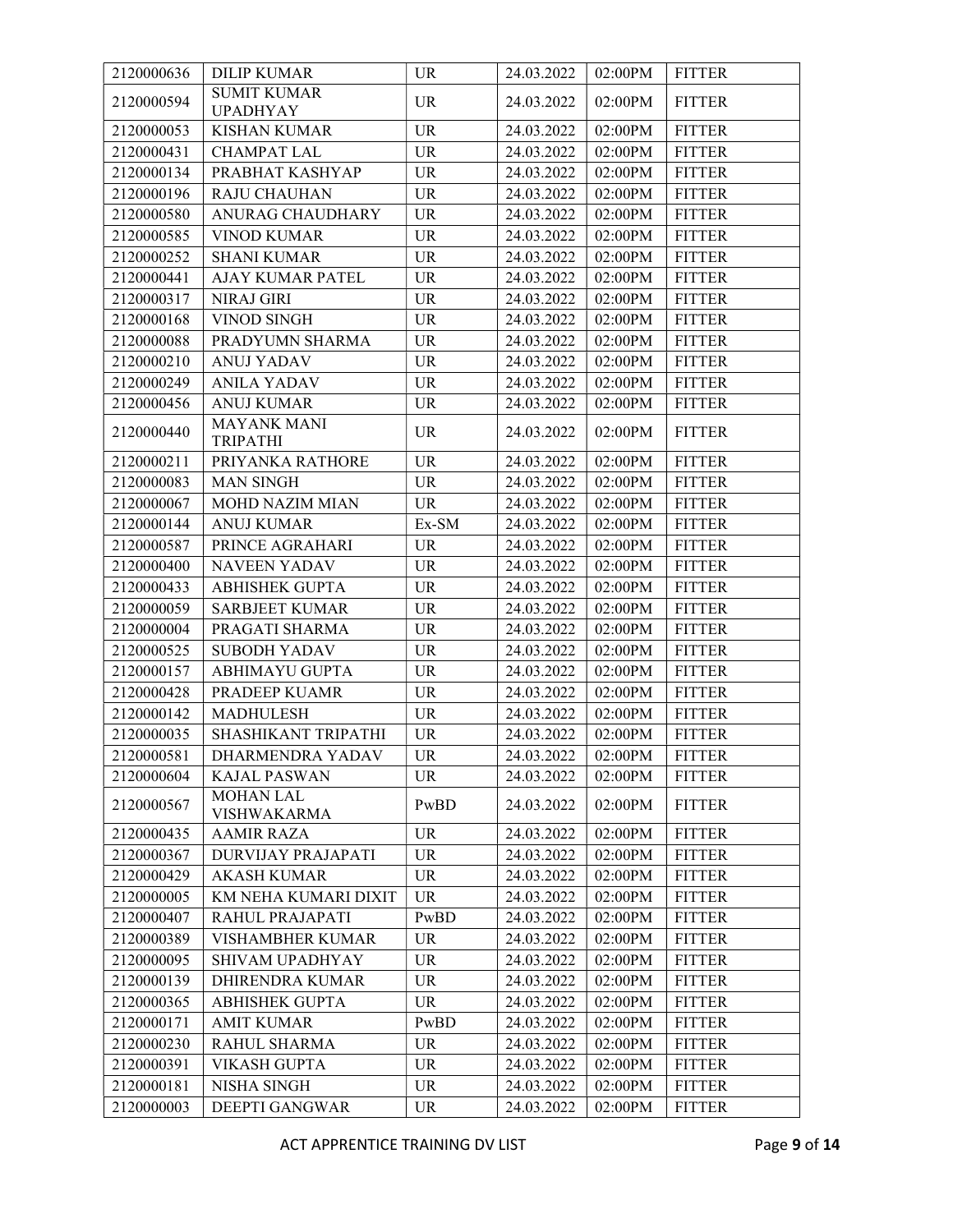| 2120000577 | <b>RAMU DIWAKAR</b>             | <b>UR</b>                         | 24.03.2022 | 02:00PM | <b>FITTER</b>    |
|------------|---------------------------------|-----------------------------------|------------|---------|------------------|
| 2120000042 | <b>ANAMIKA SINGH</b>            | <b>UR</b>                         | 24.03.2022 | 02:00PM | <b>FITTER</b>    |
| 2120000356 | <b>AVANISH KUMAR</b>            | <b>UR</b>                         | 24.03.2022 | 02:00PM | <b>FITTER</b>    |
| 2120000588 | SHUBHAM MISHRA                  | <b>UR</b>                         | 24.03.2022 | 02:00PM | <b>FITTER</b>    |
| 2120000592 | <b>INDRAJEET YADAV</b>          | <b>UR</b>                         | 24.03.2022 | 02:00PM | <b>FITTER</b>    |
| 2120000396 | AKHIL SHARMA                    | <b>UR</b>                         | 24.03.2022 | 02:00PM | <b>FITTER</b>    |
| 2120000324 | <b>ANAMIKA DIXIT</b>            | <b>UR</b>                         | 24.03.2022 | 02:00PM | <b>FITTER</b>    |
| 2120000589 | <b>KIMI SHARMA</b>              | <b>UR</b>                         | 24.03.2022 | 02:00PM | <b>FITTER</b>    |
| 2120000516 | <b>INAL</b>                     | <b>UR</b>                         | 24.03.2022 | 02:00PM | <b>FITTER</b>    |
| 2120000281 | TILL CHAND                      | <b>UR</b>                         | 24.03.2022 | 02:00PM | <b>FITTER</b>    |
| 2120000394 | MOHAMMAD TANVEER<br><b>KHAN</b> | <b>UR</b>                         | 24.03.2022 | 02:00PM | <b>FITTER</b>    |
| 2120000212 | SHIVAM SINGH                    | $\ensuremath{\mathsf{UR}}\xspace$ | 24.03.2022 | 02:00PM | <b>FITTER</b>    |
| 2120000187 | <b>SURAJ GOUR</b>               | <b>UR</b>                         | 24.03.2022 | 02:00PM | <b>FITTER</b>    |
| 2120000623 | <b>DHARAMVEER</b>               | <b>UR</b>                         | 24.03.2022 | 02:00PM | <b>FITTER</b>    |
| 2120000220 | <b>ACHHELAL SHARMA</b>          | <b>UR</b>                         | 24.03.2022 | 02:00PM | <b>FITTER</b>    |
| 2120000099 | <b>AKSH SINGH</b>               | <b>UR</b>                         | 24.03.2022 | 02:00PM | <b>FITTER</b>    |
| 2120000079 | <b>AKHIL NEWTON PAUL</b>        | PwBD                              | 24.03.2022 | 02:00PM | <b>FITTER</b>    |
| 2120000388 | ARMAAN PRATAP SINGH             | <b>UR</b>                         | 24.03.2022 | 02:00PM | <b>FITTER</b>    |
| 2120000537 | <b>HEMANT KUMAR</b>             | <b>UR</b>                         | 24.03.2022 | 02:00PM | <b>FITTER</b>    |
| 2120000574 | <b>MERAJ ALI</b>                | <b>UR</b>                         | 24.03.2022 | 02:00PM | <b>FITTER</b>    |
| 2120000055 | <b>SUDHIR</b>                   | <b>UR</b>                         | 24.03.2022 | 02:00PM | <b>FITTER</b>    |
| 2120000450 | <b>MUKESH KUMAR</b>             | <b>UR</b>                         | 25.03.2022 | 09:00AM | <b>MACHINIST</b> |
| 2120000477 | DEVENDRA PRATAP<br><b>SINGH</b> | <b>UR</b>                         | 25.03.2022 | 09:00AM | <b>MACHINIST</b> |
| 2120000597 | <b>GAUTAM KUMAR</b>             | <b>UR</b>                         | 25.03.2022 | 09:00AM | <b>MACHINIST</b> |
| 2120000392 | <b>SAMA PARBEEN</b>             | <b>UR</b>                         | 25.03.2022 | 09:00AM | <b>MACHINIST</b> |
| 2120000598 | HERSHIT SRIVASTAVA              | <b>UR</b>                         | 25.03.2022 | 09:00AM | <b>MACHINIST</b> |
| 2120000377 | NIDHI CHAUHAN                   | <b>UR</b>                         | 25.03.2022 | 09:00AM | <b>MACHINIST</b> |
| 2120000041 | <b>SHOBHIT KUMAR</b>            | <b>UR</b>                         | 25.03.2022 | 09:00AM | <b>MACHINIST</b> |
| 2120000223 | <b>SAVITA YADAV</b>             | $\ensuremath{\mathsf{UR}}\xspace$ | 25.03.2022 | 09:00AM | <b>MACHINIST</b> |
| 2120000609 | ADITYA JAISAVAL                 | <b>UR</b>                         | 25.03.2022 | 09:00AM | <b>MACHINIST</b> |
| 2120000340 | <b>MANASI GUPTA</b>             | <b>UR</b>                         | 25.03.2022 | 09:00AM | <b>MACHINIST</b> |
| 2120000140 | <b>SOURABH SINGH</b>            | <b>UR</b>                         | 25.03.2022 | 09:00AM | <b>MACHINIST</b> |
| 2120000545 | DURGESH YADAV                   | <b>UR</b>                         | 25.03.2022 | 09:00AM | <b>MACHINIST</b> |
| 2120000500 | <b>RAJNISH YADAV</b>            | <b>UR</b>                         | 25.03.2022 | 09:00AM | <b>MACHINIST</b> |
| 2120000251 | <b>RAJAN KUMAR BHARTI</b>       | <b>UR</b>                         | 25.03.2022 | 09:00AM | <b>MACHINIST</b> |
| 2120000541 | SHAILENDRA SHARMA               | <b>UR</b>                         | 25.03.2022 | 09:00AM | <b>MACHINIST</b> |
| 2120000424 | <b>RAM KUMAR SAHU</b>           | <b>UR</b>                         | 25.03.2022 | 09:00AM | <b>MACHINIST</b> |
| 2120000036 | DEEPAK KUMAR GOUND              | <b>UR</b>                         | 25.03.2022 | 09:00AM | <b>MACHINIST</b> |
| 2120000432 | VINOD KUMAR                     | <b>UR</b>                         | 25.03.2022 | 09:00AM | <b>MACHINIST</b> |
| 2120000240 | <b>SUNIL KUMAR</b>              | <b>UR</b>                         | 25.03.2022 | 09:00AM | <b>MACHINIST</b> |
| 2120000553 | NAVEEL ANSARI                   | <b>UR</b>                         | 25.03.2022 | 09:00AM | <b>MACHINIST</b> |
| 2120000521 | KOMAL UPADHYAY                  | <b>UR</b>                         | 25.03.2022 | 09:00AM | <b>MACHINIST</b> |
| 2120000593 | KM RAGINI CHANDRA               | <b>UR</b>                         | 25.03.2022 | 09:00AM | <b>MACHINIST</b> |
| 2120000121 | KM RANJEETA SHARMA              | <b>UR</b>                         | 25.03.2022 | 09:00AM | <b>MACHINIST</b> |
| 2120000437 | <b>KAVITA</b>                   | OBC                               | 25.03.2022 | 09:00AM | <b>MACHINIST</b> |
| 2120000503 | <b>ABHISHEK LAL YADAV</b>       | OBC                               | 25.03.2022 | 09:00AM | <b>MACHINIST</b> |
| 2120000504 | <b>SANDEEP YADAV</b>            | OBC                               | 25.03.2022 | 09:00AM | <b>MACHINIST</b> |
| 2120000600 | HIMANSHU SHARMA                 | OBC                               | 25.03.2022 | 09:00AM | <b>MACHINIST</b> |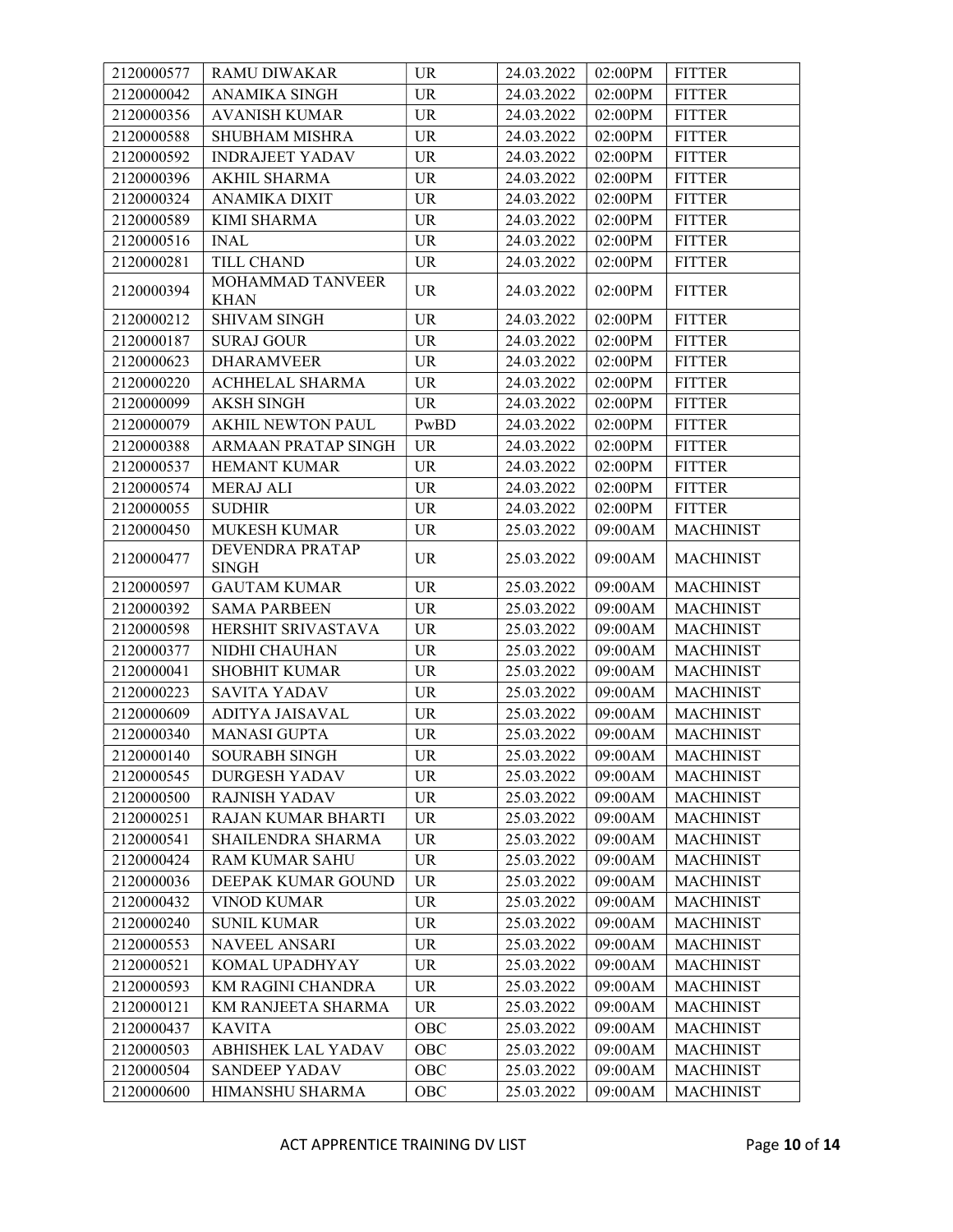| 2120000097 | <b>SMITA MAURYA</b>                     | OBC       | 25.03.2022 | 09:00AM | <b>MACHINIST</b>                   |
|------------|-----------------------------------------|-----------|------------|---------|------------------------------------|
| 2120000509 | SHIVAM VISHAVKARMA                      | OBC       | 25.03.2022 | 09:00AM | <b>MACHINIST</b>                   |
| 2120000555 | <b>AMAN YADAV</b>                       | OBC       | 25.03.2022 | 09:00AM | <b>MACHINIST</b>                   |
| 2120000306 | DHANANJAY SINGH                         | OBC       | 25.03.2022 | 09:00AM | <b>MACHINIST</b>                   |
| 2120000550 | <b>SUBODH YADAV</b>                     | <b>UR</b> | 25.03.2022 | 09:00AM | MECHANICAL<br><b>DIESEL</b>        |
| 2120000364 | <b>ABHISHEK UPADHYAY</b>                | <b>UR</b> | 25.03.2022 | 09:00AM | MECHANICAL<br><b>DIESEL</b>        |
| 2120000415 | OM SIDDHARTHA                           | <b>UR</b> | 25.03.2022 | 09:00AM | <b>MECHANICAL</b><br><b>DIESEL</b> |
| 2120000259 | <b>AMRITA RAV</b>                       | <b>UR</b> | 25.03.2022 | 09:00AM | MECHANICAL<br><b>DIESEL</b>        |
| 2120000019 | <b>SUBHASH CHANDRA</b><br><b>MAURYA</b> | <b>UR</b> | 25.03.2022 | 09:00AM | MECHANICAL<br><b>DIESEL</b>        |
| 2120000093 | LOVKUSH KUMAR                           | <b>UR</b> | 25.03.2022 | 09:00AM | MECHANICAL<br><b>DIESEL</b>        |
| 2120000369 | ABHAY KUMAR SINGH                       | <b>UR</b> | 25.03.2022 | 09:00AM | MECHANICAL<br><b>DIESEL</b>        |
| 2120000108 | <b>ABHISHEK PASWAN</b>                  | <b>UR</b> | 25.03.2022 | 09:00AM | MECHANICAL<br><b>DIESEL</b>        |
| 2120000100 | <b>HARIDWAR GUPTA</b>                   | <b>UR</b> | 25.03.2022 | 09:00AM | MECHANICAL<br><b>DIESEL</b>        |
| 2120000232 | <b>GAJENDRA KUMAR</b>                   | <b>UR</b> | 25.03.2022 | 09:00AM | <b>MECHANICAL</b><br><b>DIESEL</b> |
| 2120000596 | PANKAJ SHARMA                           | <b>UR</b> | 25.03.2022 | 09:00AM | MECHANICAL<br><b>DIESEL</b>        |
| 2120000536 | <b>ANANT SAHANI</b>                     | <b>UR</b> | 25.03.2022 | 09:00AM | MECHANICAL<br><b>DIESEL</b>        |
| 2120000425 | <b>RAJU YADAV</b>                       | <b>UR</b> | 25.03.2022 | 09:00AM | MECHANICAL<br><b>DIESEL</b>        |
| 2120000493 | NARENDRA PAL SINGH                      | <b>UR</b> | 25.03.2022 | 09:00AM | MECHANICAL<br><b>DIESEL</b>        |
| 2120000522 | <b>ANKIT KUMAR</b>                      | <b>UR</b> | 25.03.2022 | 09:00AM | MECHANICAL<br><b>DIESEL</b>        |
| 2120000113 | <b>RATAN KUMAR</b><br><b>TRIPATHI</b>   | <b>UR</b> | 25.03.2022 | 09:00AM | MECHANICAL<br><b>DIESEL</b>        |
| 2120000190 | PAWAN PRATAP SINGH                      | <b>UR</b> | 25.03.2022 | 09:00AM | MECHANICAL<br><b>DIESEL</b>        |
| 2120000096 | PRABHAT TRIPATHI                        | <b>UR</b> | 25.03.2022 | 09:00AM | MECHANICAL<br><b>DIESEL</b>        |
| 2120000013 | <b>ABHISHEK</b><br><b>VISHWAKARMA</b>   | <b>UR</b> | 25.03.2022 | 09:00AM | MECHANICAL<br><b>DIESEL</b>        |
| 2120000319 | <b>CHANDAN SINGH</b>                    | <b>UR</b> | 25.03.2022 | 09:00AM | MECHANICAL<br><b>DIESEL</b>        |
| 2120000463 | <b>VISHAL GUPTA</b>                     | <b>UR</b> | 25.03.2022 | 09:00AM | MECHANICAL<br><b>DIESEL</b>        |
| 2120000446 | <b>ISHU KUMAR SINGH</b>                 | <b>UR</b> | 25.03.2022 | 09:00AM | MECHANICAL<br><b>DIESEL</b>        |
| 2120000361 | <b>KM PRITI YADAV</b>                   | PwBD      | 25.03.2022 | 09:00AM | MECHANICAL<br><b>DIESEL</b>        |
| 2120000268 | <b>OMKAR</b>                            | <b>UR</b> | 25.03.2022 | 09:00AM | <b>PAINTER</b>                     |
| 2120000332 | <b>SURAJ BHARTI</b>                     | <b>UR</b> | 25.03.2022 | 09:00AM | <b>PAINTER</b>                     |
| 2120000074 | POOJA SINGH                             | <b>UR</b> | 25.03.2022 | 09:00AM | <b>PAINTER</b>                     |
| 2120000412 | <b>RAJU YADAV</b>                       | <b>UR</b> | 25.03.2022 | 09:00AM | <b>PAINTER</b>                     |
| 2120000254 | <b>RAJ</b>                              | <b>UR</b> | 25.03.2022 | 09:00AM | <b>PAINTER</b>                     |
| 2120000193 | <b>SHESHNATH KUMAR</b>                  | <b>UR</b> | 25.03.2022 | 09:00AM | <b>PAINTER</b>                     |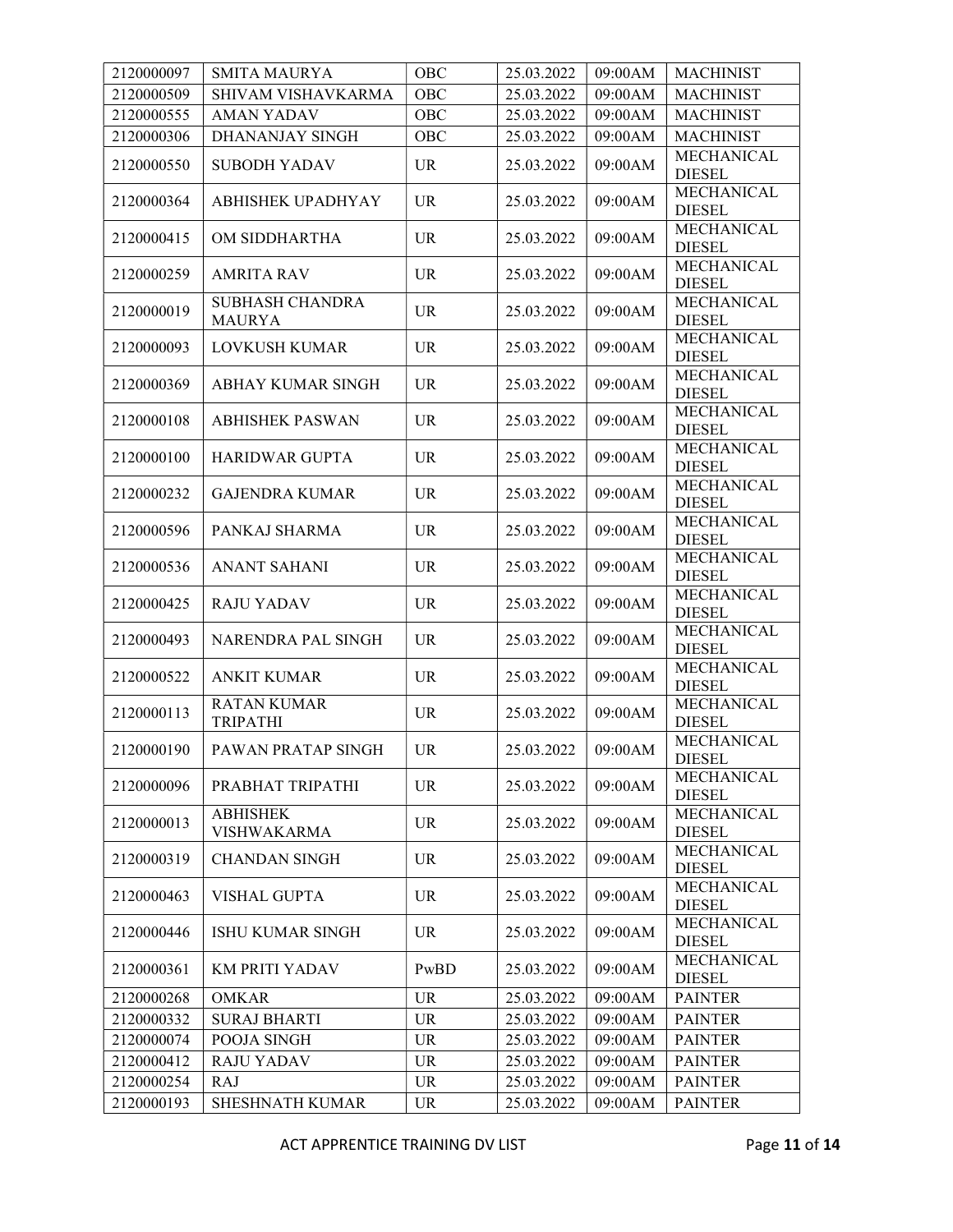| 2120000498 | <b>SANJALI GAUN</b>                  | <b>UR</b>                         | 25.03.2022 | 09:00AM | <b>PAINTER</b> |
|------------|--------------------------------------|-----------------------------------|------------|---------|----------------|
| 2120000202 | <b>JAGAT BINDAR KUMAR</b>            | <b>UR</b>                         | 25.03.2022 | 09:00AM | <b>PAINTER</b> |
| 2120000495 | <b>MITHUN GAUD</b>                   | <b>UR</b>                         | 25.03.2022 | 09:00AM | <b>PAINTER</b> |
| 2120000104 | <b>MITHUN GIRI</b>                   | <b>UR</b>                         | 25.03.2022 | 09:00AM | <b>PAINTER</b> |
| 2120000131 | <b>RAJESH KUMAR</b>                  | UR                                | 25.03.2022 | 09:00AM | <b>PAINTER</b> |
| 2120000489 | SUDHAKAR YADAV                       | <b>UR</b>                         | 25.03.2022 | 09:00AM | <b>PAINTER</b> |
| 2120000362 | <b>JAMALUDDIN</b>                    | <b>UR</b>                         | 25.03.2022 | 09:00AM | <b>PAINTER</b> |
| 2120000620 | SONU VISHWAKARMA                     | <b>UR</b>                         | 25.03.2022 | 09:00AM | <b>PAINTER</b> |
| 2120000629 | ARVIND KUMAR PATWA                   | <b>UR</b>                         | 25.03.2022 | 09:00AM | <b>PAINTER</b> |
| 2120000175 | <b>SANDEEP KUMAR</b>                 | <b>UR</b>                         | 25.03.2022 | 09:00AM | <b>PAINTER</b> |
| 2120000547 | PRIYANKA GUPTA                       | $\ensuremath{\mathsf{UR}}\xspace$ | 25.03.2022 | 09:00AM | <b>PAINTER</b> |
| 2120000233 | <b>RANJEET NISHAD</b>                | <b>UR</b>                         | 25.03.2022 | 09:00AM | <b>PAINTER</b> |
| 2120000130 | <b>AURAV KUMAR NISHAD</b>            | <b>UR</b>                         | 25.03.2022 | 09:00AM | <b>PAINTER</b> |
| 2120000438 | <b>ANJALI SINGH</b>                  | <b>UR</b>                         | 25.03.2022 | 09:00AM | <b>PAINTER</b> |
| 2120000315 | <b>DEEPAK KUMAR</b>                  | <b>UR</b>                         |            | 09:00AM |                |
|            | <b>GAUTAM</b>                        |                                   | 25.03.2022 |         | <b>PAINTER</b> |
| 2120000123 | <b>VIVEK KUMAR</b>                   | <b>UR</b>                         | 25.03.2022 | 09:00AM | <b>TRIMMER</b> |
| 2120000250 | <b>MANOJ KUMAR</b>                   | <b>UR</b>                         | 25.03.2022 | 09:00AM | <b>TURNER</b>  |
| 2120000201 | <b>ANAND PASWAN</b>                  | <b>UR</b>                         | 25.03.2022 | 09:00AM | <b>TURNER</b>  |
| 2120000325 | OM PRAKASH PANDEY                    | <b>UR</b>                         | 25.03.2022 | 09:00AM | <b>TURNER</b>  |
| 2120000027 | <b>BALRAM JAYSWAL</b>                | PwBD                              | 25.03.2022 | 09:00AM | <b>TURNER</b>  |
| 2120000442 | <b>VIJAY PASWAN</b>                  | <b>UR</b>                         | 25.03.2022 | 09:00AM | <b>TURNER</b>  |
| 2120000114 | <b>MOHIT GAUTAM</b>                  | <b>UR</b>                         | 25.03.2022 | 09:00AM | <b>TURNER</b>  |
| 2120000402 | KUNDAN CHAUHAN                       | <b>UR</b>                         | 25.03.2022 | 09:00AM | <b>TURNER</b>  |
| 2120000287 | VIKRAM PRATAP SINGH                  | PwBD                              | 25.03.2022 | 09:00AM | <b>TURNER</b>  |
| 2120000025 | <b>DILIP KUMAR</b>                   | <b>UR</b>                         | 25.03.2022 | 09:00AM | <b>TURNER</b>  |
| 2120000028 | <b>BRIJESH KUMAR YADAV</b>           | <b>UR</b>                         | 25.03.2022 | 09:00AM | <b>TURNER</b>  |
| 2120000195 | PINKU CHAURASIA                      | <b>UR</b>                         | 25.03.2022 | 09:00AM | <b>TURNER</b>  |
| 2120000480 | <b>VINEETA SINGH</b>                 | <b>UR</b>                         | 25.03.2022 | 09:00AM | <b>TURNER</b>  |
| 2120000129 | <b>RITESH KUMAR</b><br><b>GAUTAM</b> | <b>UR</b>                         | 25.03.2022 | 09:00AM | <b>TURNER</b>  |
| 2120000224 | RAMJI AWASTHI                        | EWS                               | 25.03.2022 | 09:00AM | <b>TURNER</b>  |
| 2120000409 | <b>ASHISH KUMAR PATEL</b>            | OBC                               | 25.03.2022 | 09:00AM | <b>TURNER</b>  |
| 2120000078 | <b>MAHESH KUMAR</b><br>YADAV         | <b>OBC</b>                        | 25.03.2022 | 09:00AM | <b>TURNER</b>  |
| 2120000149 | PRADUM KUMAR GUPTA                   | OBC                               | 25.03.2022 | 09:00AM | <b>TURNER</b>  |
| 2120000030 | <b>AKASH GUPTA</b>                   | OBC                               | 25.03.2022 | 09:00AM | <b>TURNER</b>  |
| 2120000034 | AJIT PRATAP SINGH                    | EWS                               | 25.03.2022 | 09:00AM | <b>TURNER</b>  |
| 2120000343 | <b>RAJIV RAO</b>                     | Ex-SM                             | 25.03.2022 | 02:00PM | <b>WELDER</b>  |
| 2120000016 | <b>SURUCHI RATHORE</b>               | UR                                | 25.03.2022 | 02:00PM | <b>WELDER</b>  |
| 2120000564 | <b>MANOJ</b>                         | <b>UR</b>                         | 25.03.2022 | 02:00PM | <b>WELDER</b>  |
| 2120000565 | DHARMENDRA SAGAR                     | <b>UR</b>                         | 25.03.2022 | 02:00PM | WELDER         |
| 2120000235 | DHIRENDRA KUMAR                      | <b>UR</b>                         | 25.03.2022 | 02:00PM | <b>WELDER</b>  |
| 2120000241 | <b>DURGA SHARMA</b>                  | <b>UR</b>                         | 25.03.2022 | 02:00PM | <b>WELDER</b>  |
| 2120000237 | RAMAGYA NISHAD                       | <b>UR</b>                         | 25.03.2022 | 02:00PM | WELDER         |
| 2120000595 | <b>AMAR SINGH</b>                    | <b>UR</b>                         | 25.03.2022 | 02:00PM | WELDER         |
| 2120000269 | <b>NITIN RAO</b>                     | <b>UR</b>                         | 25.03.2022 | 02:00PM | WELDER         |
| 2120000136 | SAHADEV PRAJAPAT                     | <b>UR</b>                         | 25.03.2022 | 02:00PM | WELDER         |
| 2120000138 | SAHADEO PRAJAPAT                     | <b>UR</b>                         | 25.03.2022 | 02:00PM | <b>WELDER</b>  |
| 2120000606 | ABHAY KUMAR YADAV                    | <b>UR</b>                         | 25.03.2022 | 02:00PM | WELDER         |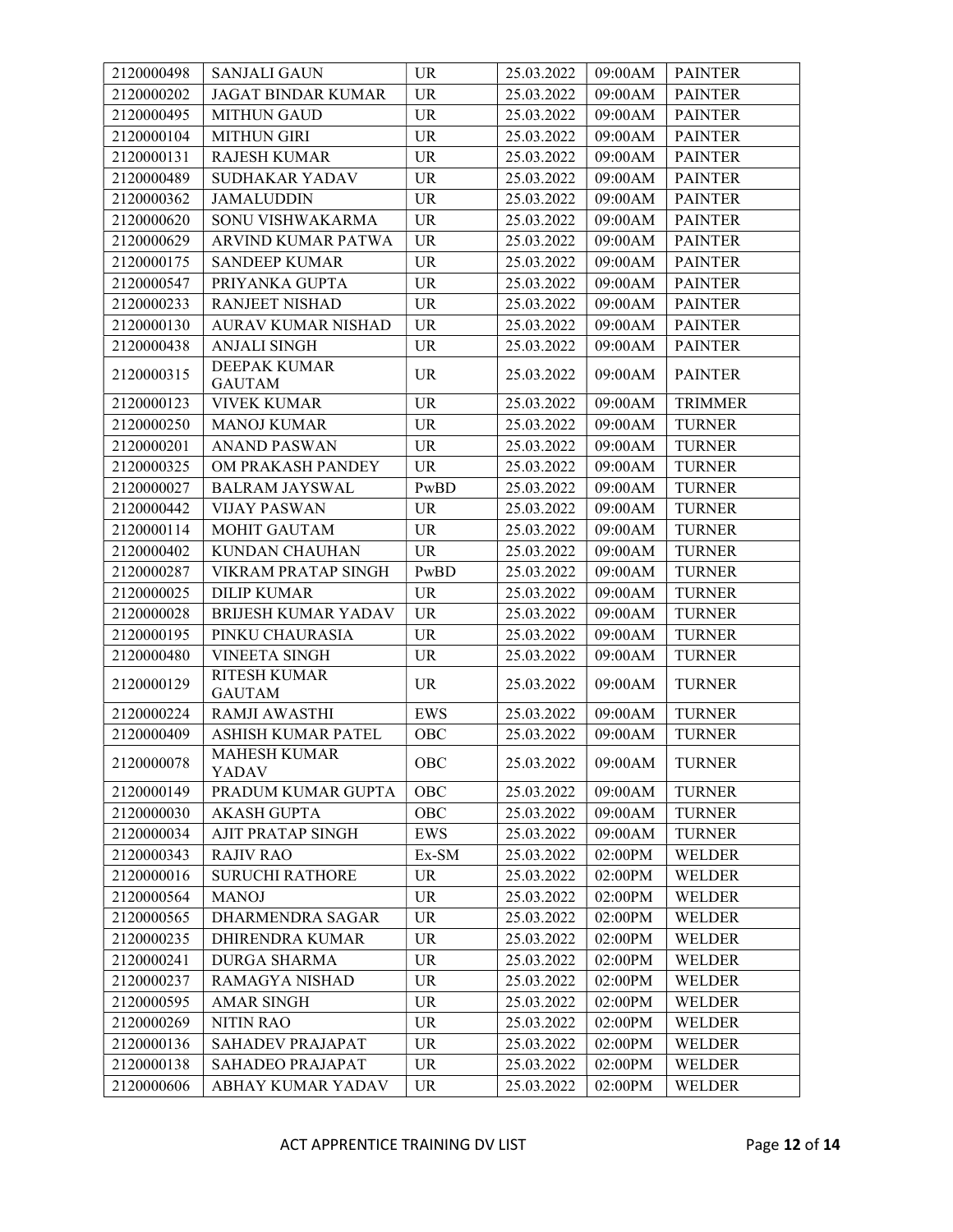| 2120000116 | YUGANTER SAINI                           | <b>UR</b> | 25.03.2022 | 02:00PM | <b>WELDER</b> |
|------------|------------------------------------------|-----------|------------|---------|---------------|
| 2120000207 | <b>KRISHNA</b>                           | <b>UR</b> | 25.03.2022 | 02:00PM | <b>WELDER</b> |
|            | <b>VISHWAKARMA</b>                       |           |            |         |               |
| 2120000467 | PRAVEEN KUMAR                            | <b>UR</b> | 25.03.2022 | 02:00PM | <b>WELDER</b> |
| 2120000188 | ROSHAN SHARMA                            | <b>UR</b> | 25.03.2022 | 02:00PM | <b>WELDER</b> |
| 2120000242 | NARENDRA KUMAR<br><b>GOND</b>            | <b>UR</b> | 25.03.2022 | 02:00PM | <b>WELDER</b> |
| 2120000434 | AMARNATH CHAUHAN                         | <b>UR</b> | 25.03.2022 | 02:00PM | <b>WELDER</b> |
| 2120000084 | <b>ARVIND KUMAR</b>                      | <b>UR</b> | 25.03.2022 | 02:00PM | <b>WELDER</b> |
| 2120000087 | NIRAJ KUMAR YADAV                        | <b>UR</b> | 25.03.2022 | 02:00PM | <b>WELDER</b> |
| 2120000573 | <b>AADESH RATHORE</b>                    | <b>UR</b> | 25.03.2022 | 02:00PM | WELDER        |
| 2120000532 | VIRENDRA KUMAR                           | <b>UR</b> | 25.03.2022 | 02:00PM | <b>WELDER</b> |
|            | <b>VERMA</b>                             |           |            |         |               |
| 2120000008 | <b>SURAJ PAL</b>                         | <b>UR</b> | 25.03.2022 | 02:00PM | <b>WELDER</b> |
| 2120000191 | SONU KANNAUJIYA                          | <b>UR</b> | 25.03.2022 | 02:00PM | <b>WELDER</b> |
| 2120000641 | RAJANEESH SHUKLA                         | <b>UR</b> | 25.03.2022 | 02:00PM | <b>WELDER</b> |
| 2120000152 | <b>ARUN</b>                              | <b>UR</b> | 25.03.2022 | 02:00PM | <b>WELDER</b> |
| 2120000048 | <b>RAJU SINGH</b>                        | UR        | 25.03.2022 | 02:00PM | <b>WELDER</b> |
| 2120000483 | <b>AMIT MAURYA</b>                       | <b>UR</b> | 25.03.2022 | 02:00PM | <b>WELDER</b> |
| 2120000418 | <b>MOHD KALEEM</b>                       | <b>UR</b> | 25.03.2022 | 02:00PM | <b>WELDER</b> |
| 2120000180 | <b>VISHAL GUPTA</b>                      | UR        | 25.03.2022 | 02:00PM | WELDER        |
| 2120000461 | <b>HARIKESH SINGH</b><br><b>YADAV</b>    | <b>UR</b> | 25.03.2022 | 02:00PM | <b>WELDER</b> |
| 2120000481 | OMPRAWESH CHAUHAN                        | <b>UR</b> | 25.03.2022 | 02:00PM | <b>WELDER</b> |
| 2120000561 | <b>SATYAM KUMAR</b>                      | <b>UR</b> | 25.03.2022 | 02:00PM | <b>WELDER</b> |
| 2120000436 | VIKASH JAISWAL                           | <b>UR</b> | 25.03.2022 | 02:00PM | <b>WELDER</b> |
| 2120000203 | <b>CHANDRABHAN</b><br><b>VISHWAKARMA</b> | Ex-SM     | 25.03.2022 | 02:00PM | <b>WELDER</b> |
| 2120000151 | TALEVAR SINGH                            | <b>UR</b> | 25.03.2022 | 02:00PM | <b>WELDER</b> |
| 2120000119 | <b>DEEPAK</b>                            | <b>UR</b> | 25.03.2022 | 02:00PM | <b>WELDER</b> |
| 2120000452 | ABHISHEK KHATHIYA                        | <b>UR</b> | 25.03.2022 | 02:00PM | <b>WELDER</b> |
| 2120000294 | <b>RAJKUMAR</b>                          | <b>UR</b> | 25.03.2022 | 02:00PM | <b>WELDER</b> |
| 2120000234 | MRITUNJAY SINGH                          | <b>UR</b> | 25.03.2022 | 02:00PM | <b>WELDER</b> |
| 2120000150 | RITU RAJ YADAV                           | <b>UR</b> | 25.03.2022 | 02:00PM | <b>WELDER</b> |
| 2120000021 | <b>ABHISHEK JASWANT</b>                  | <b>UR</b> | 25.03.2022 | 02:00PM | <b>WELDER</b> |
| 2120000329 | <b>AVINASH MAURYA</b>                    | <b>UR</b> | 25.03.2022 | 02:00PM | <b>WELDER</b> |
| 2120000621 | PAWAN KUMAR                              | <b>UR</b> | 25.03.2022 | 02:00PM | <b>WELDER</b> |
|            | <b>RAMIT KUMAR</b>                       |           |            |         |               |
| 2120000560 | <b>CHAURASIYA</b>                        | <b>UR</b> | 25.03.2022 | 02:00PM | <b>WELDER</b> |
| 2120000029 | SHIVANAND YADAV                          | <b>UR</b> | 25.03.2022 | 02:00PM | <b>WELDER</b> |
| 2120000290 | SUDHANSHU GANGWAR                        | <b>UR</b> | 25.03.2022 | 02:00PM | <b>WELDER</b> |
| 2120000174 | <b>FAIZAN QURESHI</b>                    | <b>UR</b> | 25.03.2022 | 02:00PM | WELDER        |
| 2120000102 | <b>GAJRAJ SAGAR</b>                      | <b>UR</b> | 25.03.2022 | 02:00PM | <b>WELDER</b> |
| 2120000155 | <b>RAHUL KUMAR</b><br><b>KUSHWAHA</b>    | <b>UR</b> | 25.03.2022 | 02:00PM | <b>WELDER</b> |
| 2120000605 | PRAKASH RAJENDRA<br><b>SHELAKE</b>       | <b>UR</b> | 25.03.2022 | 02:00PM | <b>WELDER</b> |
| 2120000527 | <b>JAIHIND YADAV</b>                     | <b>UR</b> | 25.03.2022 | 02:00PM | <b>WELDER</b> |
| 2120000073 | <b>VISHAL KUMAR</b><br><b>BHARATI</b>    | <b>UR</b> | 25.03.2022 | 02:00PM | <b>WELDER</b> |
| 2120000010 | MO ADEEB ANSARI                          | <b>UR</b> | 25.03.2022 | 02:00PM | WELDER        |
| 2120000007 | PINTU SAGAR                              | <b>UR</b> | 25.03.2022 | 02:00PM | <b>WELDER</b> |